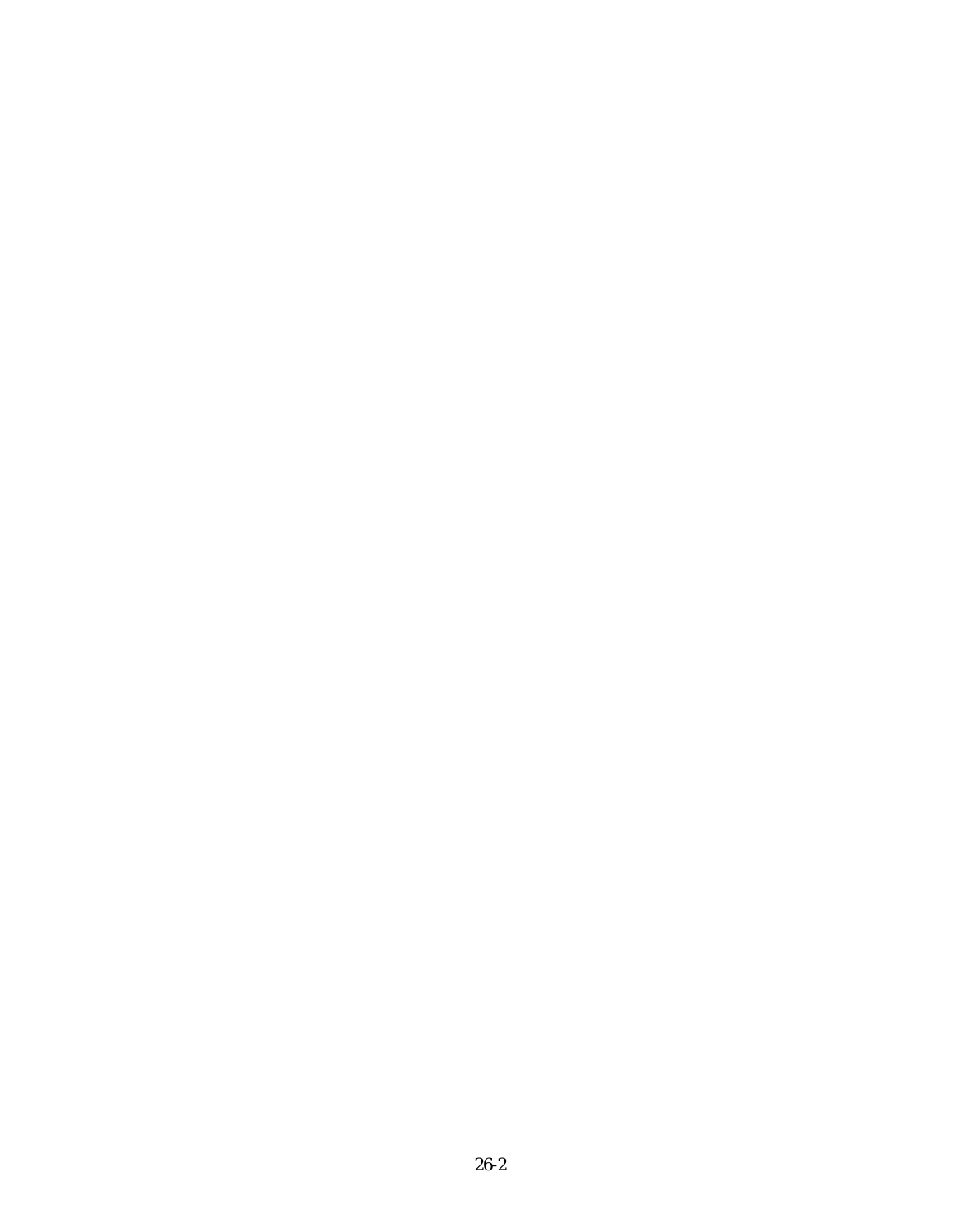# **PART 1**

# **RULES AND REGULATIONS FOR THE SUPPLY OF WATER**

## **§26-101. Definitions.**

## **CONSUMER** - any party receiving water from the City.

**CUSTOMER** - a party who contracts for water service to a property, which property is hereinafter described as follows, but not limited to such description:

- A. A building under one roof, owned or leased by one party and occupied as one residence or business, shall be considered as one customer.
- B. A group or combination of buildings owned or leased by one party, in one common enclosure and occupied by one family or business as a residence or a place of business, or for manufacturing or industrial purposes, or as a hospital or other institution shall be considered as one customer.
- C. A public building such as a town hall, school houses, fire engine house, etc., shall be considered as one customer.

**SERVICE CONNECTION** - the service pipe beginning at its connection with the street main and ending with and including the curb stop box, generally just inside the line of the curb.

(*Ord. 98B*, 12/27/1979, §III; as amended by *Ord. 507B*, 6/3/1996, §III)

## **§26-102. Application for Service.**

- 1. Service connections will be made and water will be furnished upon written application by the prospective customer, or his properly authorized agent, on the form furnished by the water office, at least 2 weeks before service is required and upon approval by the Water Department or its duly authorized agent.
- 2. The application and its acceptance by the City of Lock Haven Water Department shall constitute a contract between the City and the applicant obligating the applicant to pay the City its rates for water service from the date the water is turned on.
- 3. The rules and regulations are part of the contract with every person, municipal authority or political subdivision which takes water service and every such person, authority or political subdivision, by contracting with the City, agrees to be bound thereby.
- 4. A customer who has made application for water service to any property shall be held liable for all water service furnished to such property until such time as the customer properly notifies the City Water Department to discontinue the service for his account.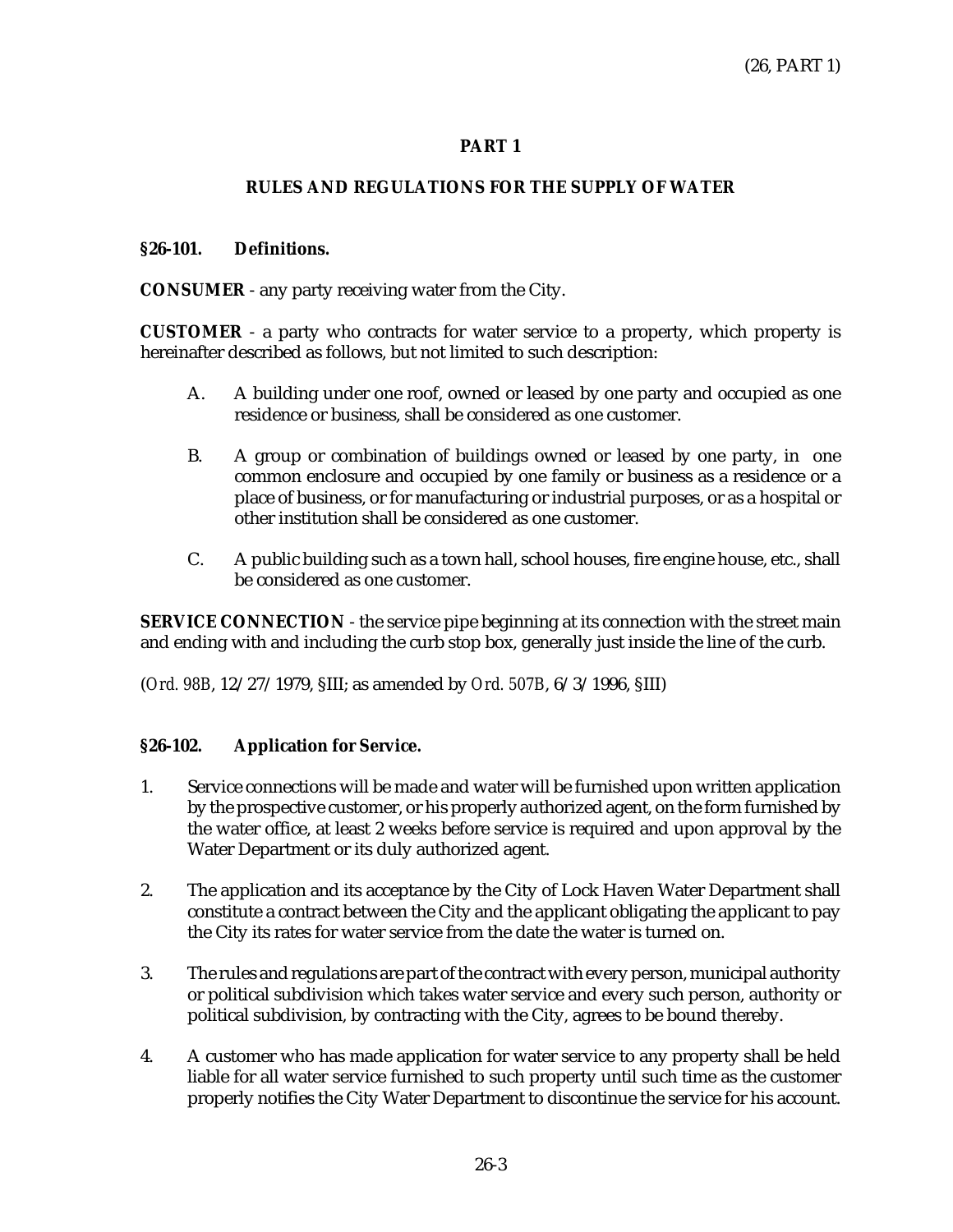- 5. A new application for service must be made to, and approved by, the City Water Department upon any change in the ownership of the property or in the service as described in the application.
- 6. No agreement will be entered into by the City Water Department with any applicant for water service until all arrearages for water service rendered at any property now or heretofore owned or occupied by him shall have been paid or until satisfactory arrangements for payment of such unpaid bill have been made.
- 7. The payment of any undisputed bill, within the meaning of the Public utility Law, shall be payment of the bill with or without interest, within 30 days for residential and commercial customers following the date of the bill, except in the case of bills to the Commonwealth of Pennsylvania. (See §26-107(3).)
- 8. Upon approval of the application made by any customer for a supply of water, the City will tap the main, insert corporation stop, install the service line to the curb or property line and install curb stop, service box and meter at its expense. City will supply a meter setter at customer's expense for basement settings.
- 9. Adequate pressure must be available to provide proper service, which determination will be by the City.

## **§26-103. Service Connections.**

- 1. The City will install and maintain, at its own cost and expense, all service connections for general service. Service connections for special service not considered to be permanent shall be installed and maintained, unless otherwise provided, at the expense of the applicant. [*Ord. 507B*]
- 2. The service line beyond the curb stop shall be installed and maintained by and at the expense of the customer. The portion of the service line installed by the customer shall not be less in size and quality than the service line in the street laid by the City and shall be laid not less than 48 inches below the surface and shall not be covered until the top on the main is made and the service line tested. If any defects in workmanship are found, the service shall not be turned on until such defects are remedied. All service pipe must meet the specifications established by the City and be installed to the specifications of the pipe manufacturer and the City. The minimum service line shall be 3/4 inch. [*Ord. 507B*]
- 3. The service line from the curb to the premises of the customer shall be kept in good condition by the customer under penalty of discontinuance of service by the City. No service line shall be laid in the same trench with any gas pipe, sewer pipe or any other facility of a public service company, nor within 3 fee of any manhole, vault or open ditch.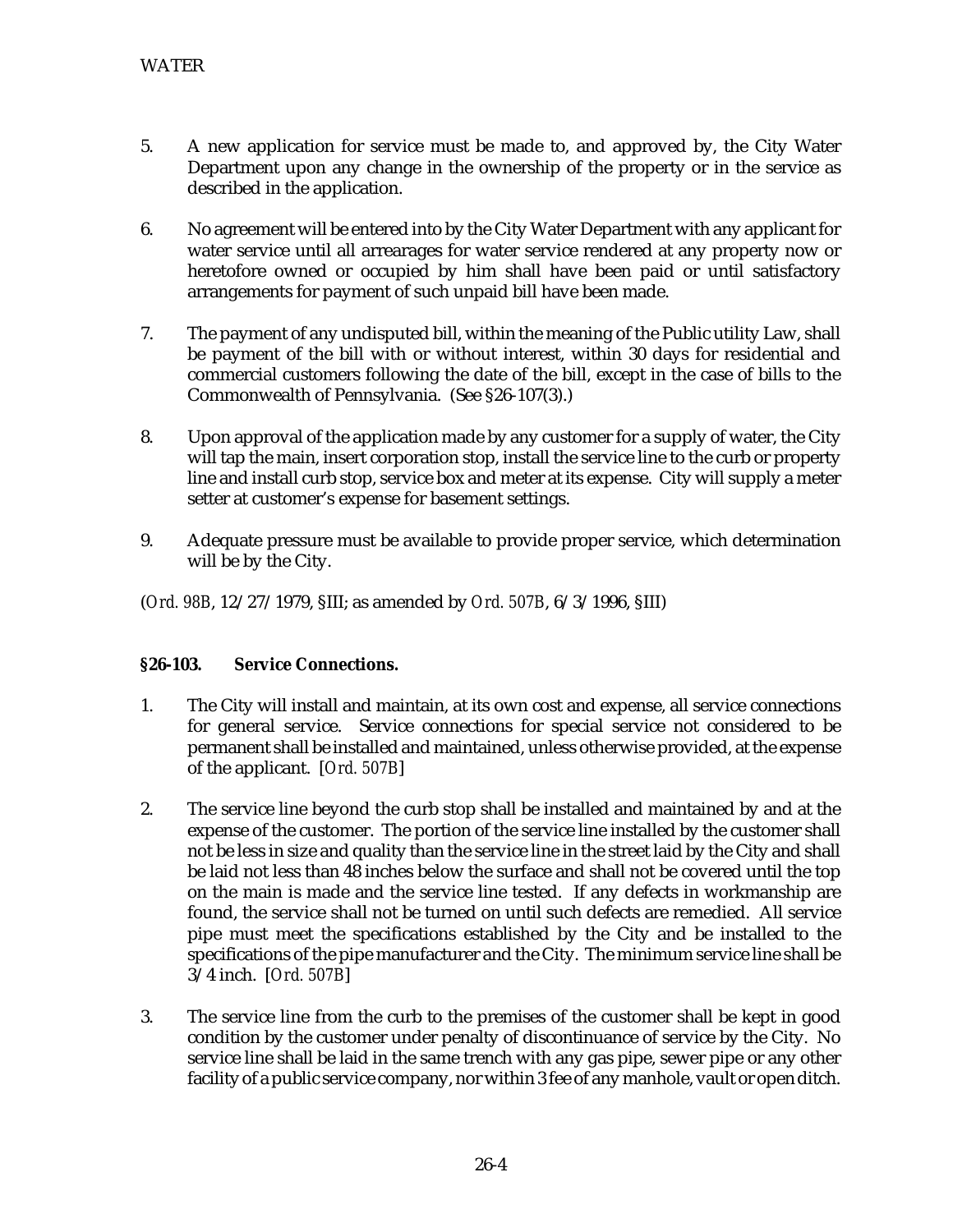- 4. A service line will be used to supply property only. No property shall have more than one service connection, except where impossible or impracticable to adequately furnish water thereto through one service connection, in which event, the City may agree to the installation and use of more than one service connection. In case two or more customers are supplied with water from the same service pipe, a distinct and separate curb stop and curb box will be provided for each customer.
- 5. Where two or more premises are supplied through a single service, and it is not possible to provide separate curb stop for each premise, any violation of these rules by either or any of the consumers shall be deemed a violation as to all, and unless said violation is corrected, the City may, after reasonable notice (30 days), take such action as can be taken for a single customer, except that such action shall not be taken until the innocent consumer, who has not violated the rules and regulations, has been given a reasonable opportunity to attach his service pipe to a separately controlled service connection and make application to become a customer.
- 6. Service lines will not be installed when the service line must pass through property which, at the time, may be the property of a party other than the owner of the premises to be supplied, unless the owner of the premises supplied provides, in writing, all necessary rights-of-way in the name of Lock Haven City Authority and assumes all liability and provides free access for installation and maintenance.
- 7. Curb stops at the curb line are for the exclusive use of the City and shall not be used by the consumer of customer. The customer shall have installed on his service line a stop and waste valve, meter and check valve to be located, in general, just inside the building wall at the nearest point of entry. This stop and waste valve is the customer's control of his water supply and will provide for the turn-off of water in case of leaks and to drain pipes to prevent freezing.
- 8. The City reserves the right to require any customer to install on or in conjunction with his service connection such valves, backflow preventers, check valves, relief valves, pressure regulator, air chamber, tank, float valves or other apparatus of approved design when and where, in the opinion of the City, the conditions may require it for the safeguarding and protection of the City's property or water supply.
- 9. The City shall, in no event, be liable for any damage done by water escaping from the service pipe or any other pipe or fixture on the outlet side of the curb stop and it is expressly understood by the City and the customer that no claims shall be made against the City on account of the bursting or breaking of any main or service pipe or any attachment to said water works unless said damage is a direct result of gross negligence on the part of the City. All leaks in service lines from the curb stop to, in and upon the premises supplied shall be promptly repaired. On failure to make repairs with reasonable dispatch, the City will turn off the water and it will not be again turned on until all proper and necessary repairs are made and the sum of \$20 for turning on the water is paid in full. [*Ord. 507B*]
- 10. All water passing through a meter shall be billed at the regular rate and no allowance will be made for excessive consumption due to leaks and waste. [*Ord. 507B*]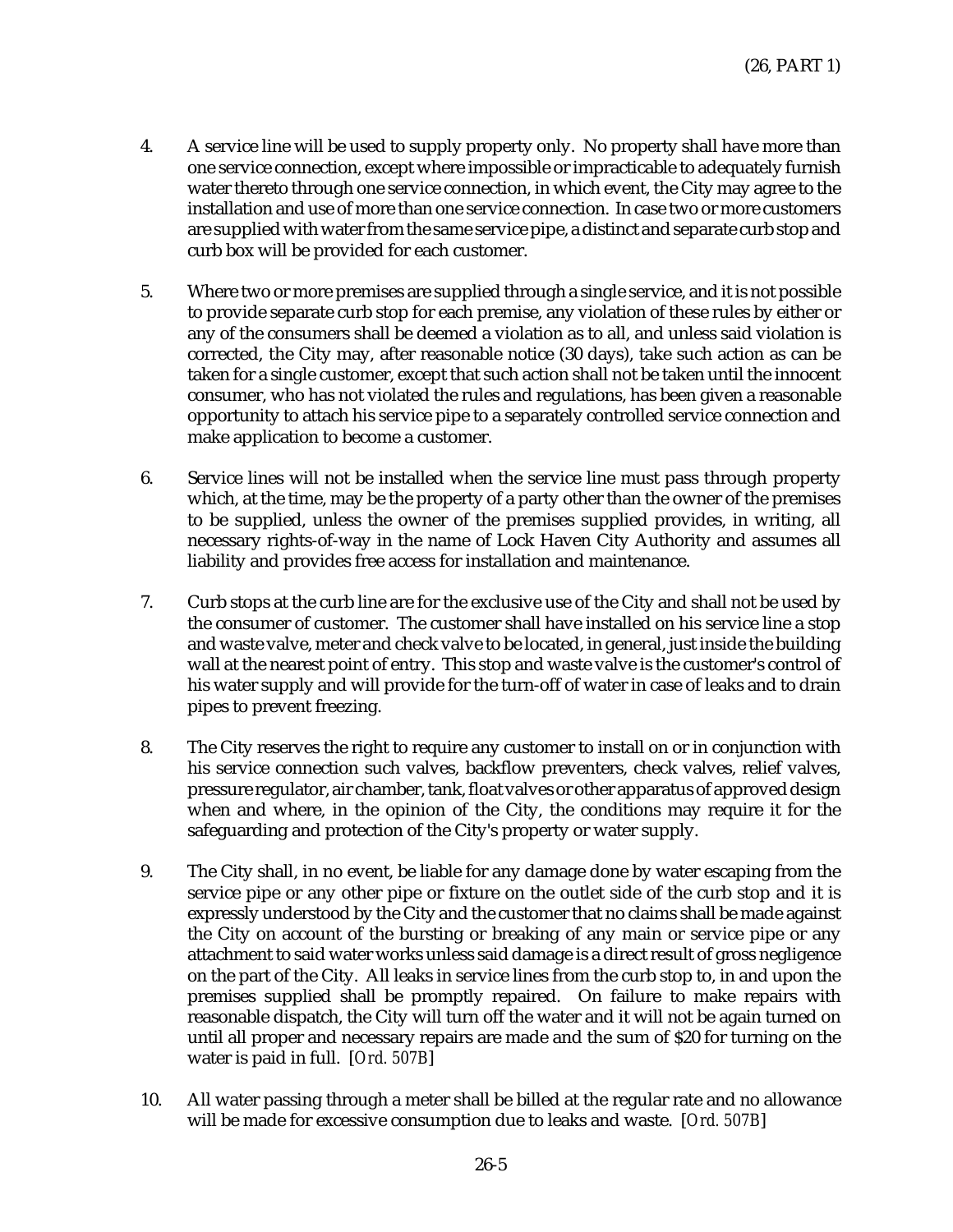11. The proper officials of the city may prescribe the size, material and weight per foot of the service pipe when it is deemed necessary in order to give satisfactory service. [*Ord. 507B*]

(*Ord. 98B*, 12/27/1979, §III; as amended by *Ord. 507B*, 6/3/1996, §III)

#### **§26-104. Service.**

- 1. In case of accident, breakdown, emergency or for any other unavoidable cause, the City shall have the right to temporarily shut off the water supply to make necessary repairs, renewals or replacements and shall in no manner be held responsible for any consequences of such shut offs.
- 2. The City shall have the right to renew all service pipe from the main to the curb line upon notification to resurface or rebuild any street, alley or roadway.
- 3. Every effort to give continuous and uninterrupted service will be made by the City and, in the event of any shut off, notice will be given, when practicable, to all consumers affected. Nothing in these rules shall be construed as a guarantee, covenant or agreement to give such notice of shut off, or to give such continuous and uninterrupted service and such temporary shut off of the water supply shall not entitle the customer to any abatement or reduction in charges.
- 4. Whenever the customer desires to have his service contract terminated, he shall notify the City Water Department to that effect in writing. The customer will be responsible for the payment for all services rendered by the City until such written notice is received or until water service is actually discontinued by the City.
- 5. The properly identified agents of the City shall have, at all reasonable hours, free access to all parts of the property to which water is delivered for the purpose of inspection, examination of fixtures, etc., and all persons using water must, at all times, answer all questions asked of them relating to their service consumption.
- 6. Under no circumstances shall any person not authorized by the City open or close curb stops or valves in any public line.

(*Ord. 98B*, 12/27/1979, §III; as amended by *Ord. 507B*, 6/3/1996, §III)

#### **§26-105. Discontinuance of Service.**

Service under any contract may be discontinued, after due notice, for any of the following reasons:

A. For any misrepresentation in the application.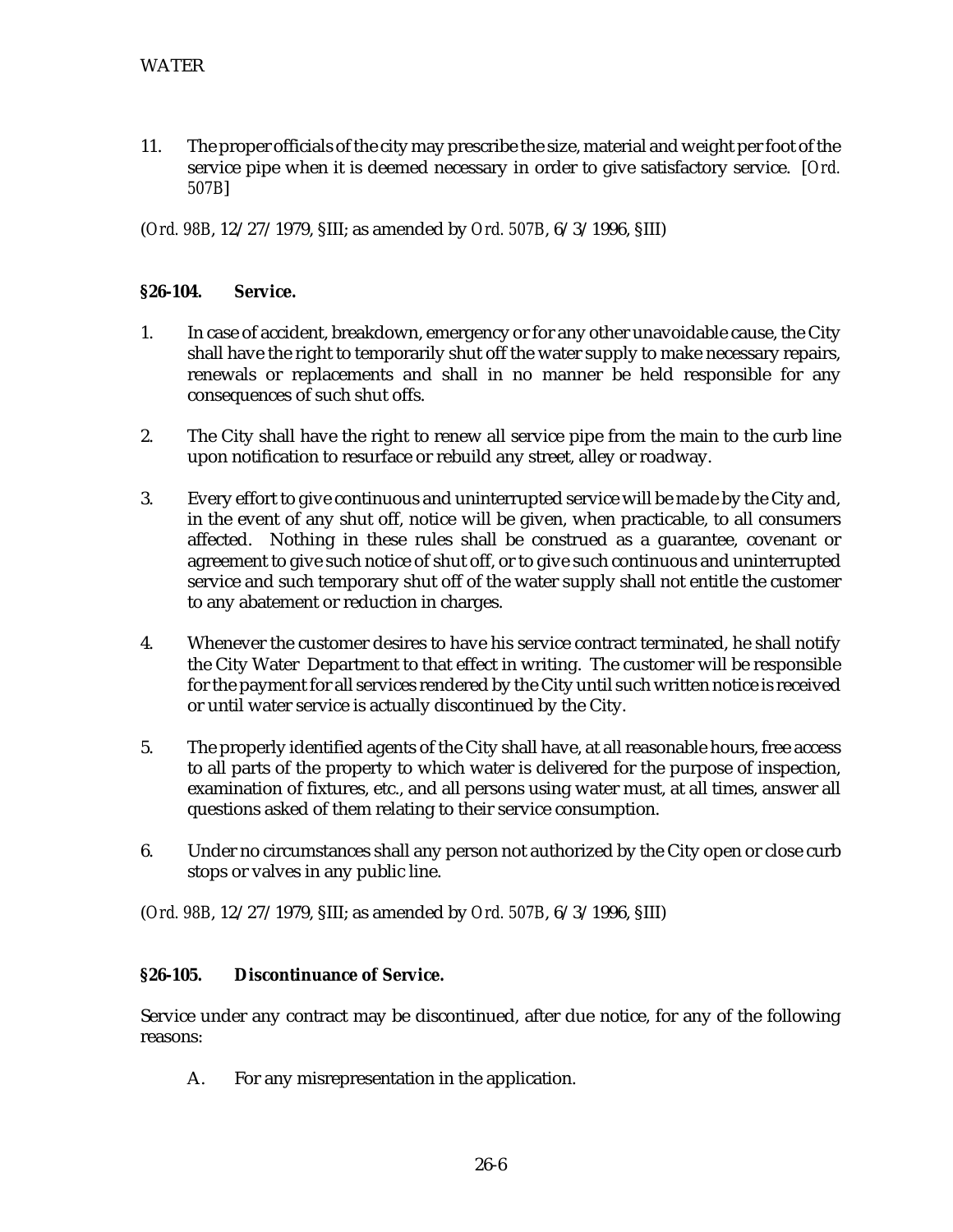- B. For adding to said property or fixtures or altering the use to be made of the water supplies, without notice to the City.
- C. For waste of water.
- D. For failure to maintain in good order any connection, service lines or fixtures beyond the curb stop and owned by the customer.
- E. For molesting any service pipe, meter seal, curb stop or any appliance of the Water Department.
- F. For neglecting to make payments of any account for water supplied or service maintained.
- G. For refusal of access to property for purpose of inspection or for reading, caring for or removing meters and to install remote meters.
- H. For failure to maintain a healthy atmosphere in the area where the water meter is located or failure to maintain open access to the meter.
- I. For violation of any rules and regulations of the City.

## **§26-106. Renewal of Water Service After Discontinuance.**

When water service to any property has been terminate for any reason, it will be renewed only after the acceptance of a new application and when the conditions, circumstances or practices which cause the water service to be discontinued are corrected to the satisfaction of the City.

(*Ord. 98B*, 12/27/1979, §III; as amended by *Ord. 507B*, 6/3/1996, §III)

## **§26-107. Bills for Water Service.**

- 1. All water bills shall be rendered quarterly for service during the previous quarter. Bills for metered service shall be determined by meter registration, unless the meter fails to register, in which case a bill will be rendered based on previous average consumption. Average consumption as used herein is defined as the average of the previous four quarters actual usage. Estimated bills will not be included in an average.
- 2. All charges shall be due and payable upon presentation of bill(s) covering service for the billing period completed and shall be payable 30 days from date of billing.
- 3. If water rental and water service invoices are not paid within 30 days from the date of the bill, the Water Department will add to the bill for service a late payment penalty at a monthly rate of 1½% for residential customers and 5% for all other customers. In the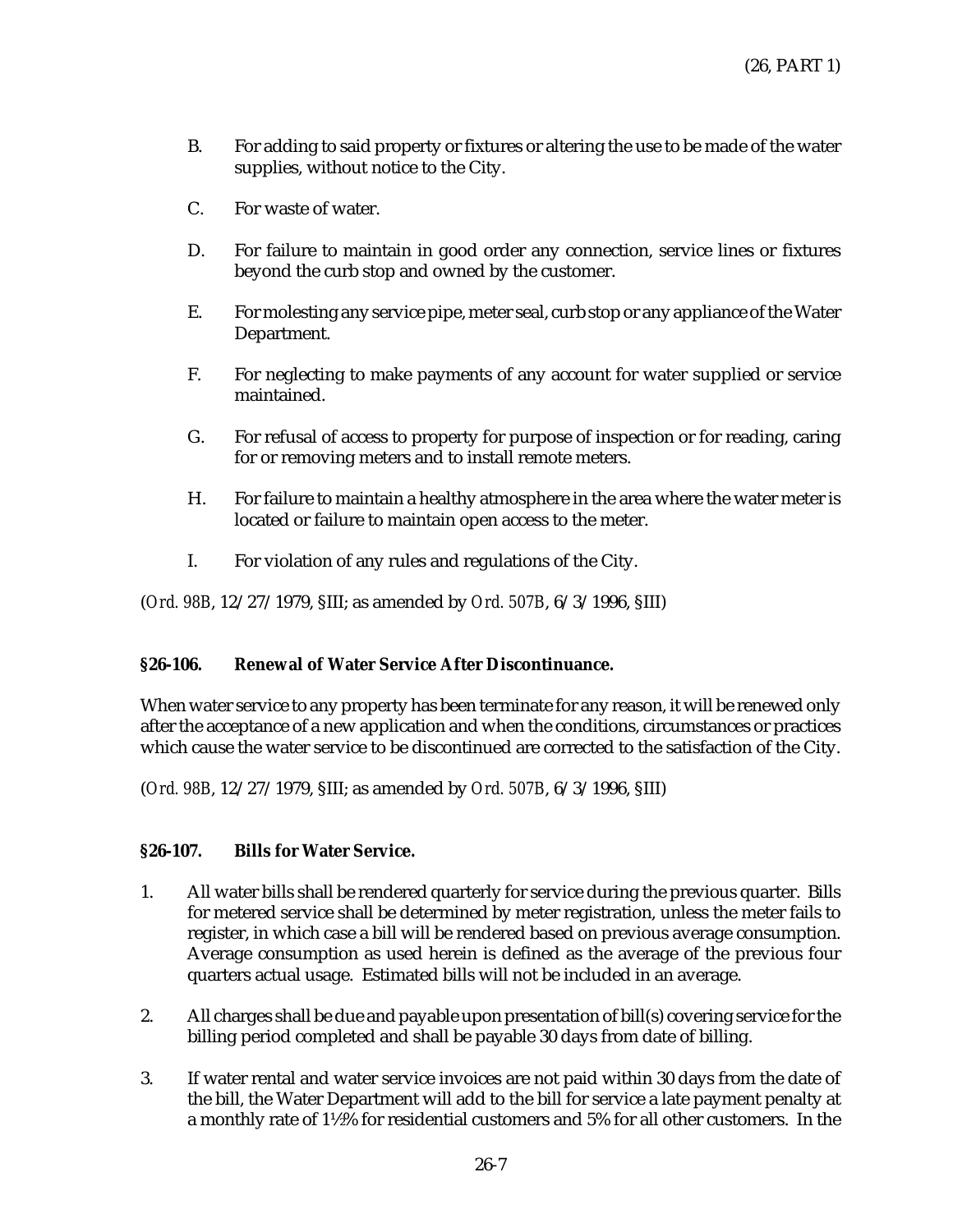case of bills to the Commonwealth of Pennsylvania, or any department or institution thereof, the nonpenalty provision of all schedules are extended as to provide a 60 day period during which payment may be made at net rates.

- 4. The City will accept, without penalty, remittances bearing local postmarks for the last day for payment without penalty.
- 5. Payments in advance of furnishing service may be required for:
	- A. Private fire protection service.
	- B. Restoration or connection of service where the service has been actually discontinued for failure to comply with tariff provisions.
	- C. Construction of facilities and special equipment.
	- D. Public fire hydrant service.
- 6. Any customer, upon receipt of bill, having reason to doubt its accuracy shall bring or mail the bill, within 10 days, to the Water Department for investigation.
- 7. Failure to receive a bill shall not exempt any customer from accruing a penalty. The presentation of a bill to the customer is only a matter of accommodation and not a waiver of the rules and regulations of this Part.
- 8. **Final Billing.** When a final billing is requested and less than the appropriate minimum number of gallons of water is consumed, the minimum charge for the size meter in service will be assessed. Where multiple unit buildings are involved, if the total metered consumption divided by the number of units results in per unit consumption figure of less than the appropriate minimum numbers of gallons, the final bill shall be based on the total metered consumption as if the building were a single unit. The new customer on the premises will be afforded the same courtesy in his initial bill.
- 9. There shall be no service rendered free of charge.
- 10. All water bills and water charges shall be the ultimate responsibility of the customer or his authorized representative or agent.
- 11. Payment may be made either in person or by mailing check, draft, post office or express money order drawn to the order of "Water Department, City of Lock Haven."
- 12. Partial payments may be accepted upon approval of the Water Department; however, full payment must be made within 90 days from date of billing. Customers may participate in a payment plan whereby bill may be paid in two equal payments at no additional cost. Customers must execute a written payment agreement at the water office to participate. The first payment (50% of total bill) must be made by the normal due date of the bill and the second payment 30 days thereafter. If the first payment is not made by the normal due date, the full amount of the bill will be subject to the late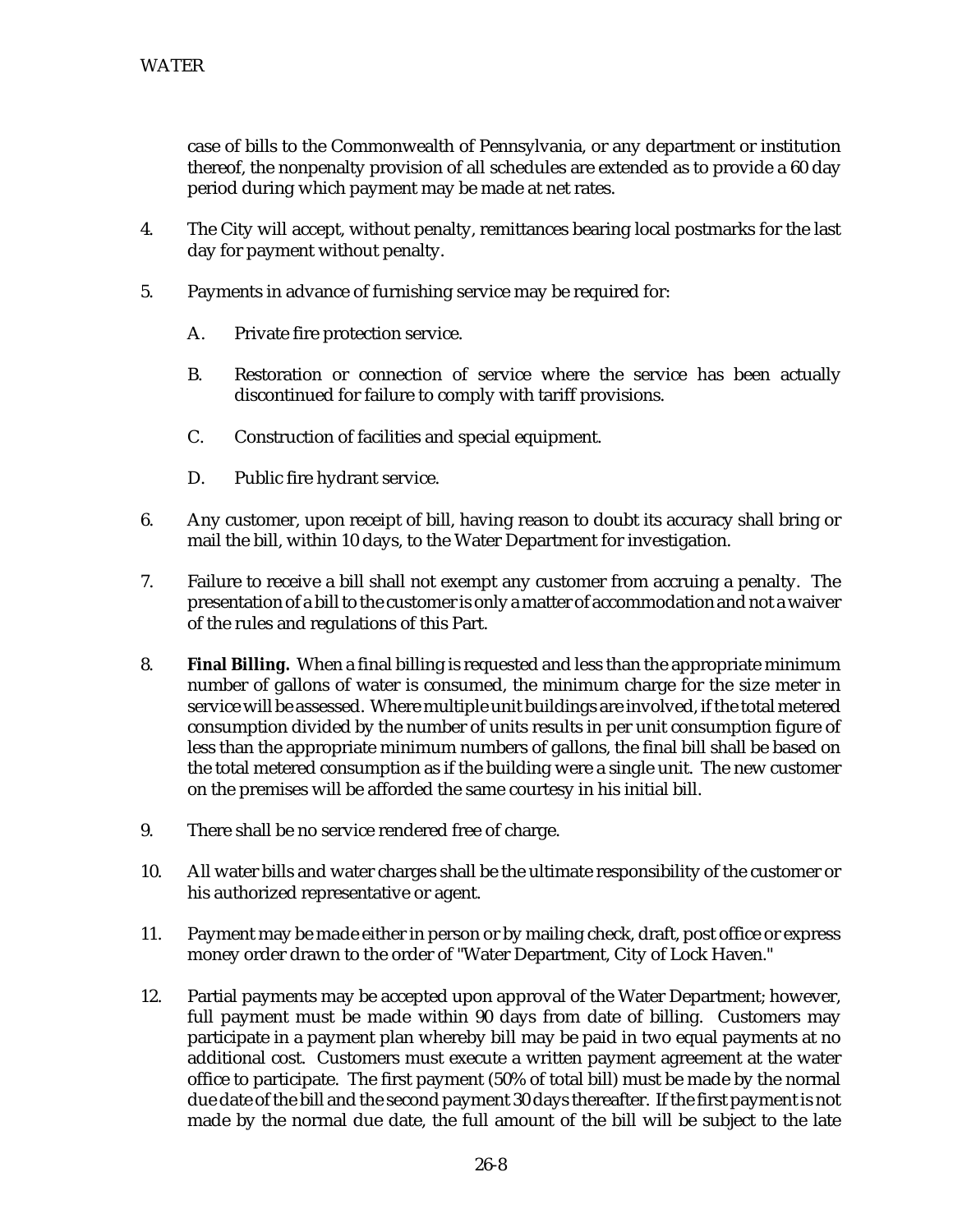payment penalty under subsection (3), above. If the second payment is not made within 30 days after the normal due date, any unpaid balance will be subject to the late payment penalty under subsection (3).

(*Ord. 98B*, 12/27/1979, §III; as amended by *Ord. 507B*, 6/3/1996, §III)

#### **§26-108. Meters.**

- 1. The City will, without charge, furnish and install for each customer supplied with water a suitable meter of type and size to be determined by the City and will keep the same in repair, except in case of misuse or damage by (i) frost in basement setting; (ii) hot water; or (iii) external cause, in which case the expense of repair must be borne by the customer. Auxiliary water meters may be installed at the expense of the customer with prior approval of the City Water Department. [*Ord. 507B*]
- 2. The customer will provide, at no expense to the City, a meter location in an easily accessible place in the cellar near the entrance of service pipes to the cellar, with a stop and waste valve at the inlet side of the pipes to the cellar, with a stop and waste valve at the inlet side of the meter and a check valve on the outlet side of the meter. $^{\rm 1}$  In any case where it is not convenient to place the meter within the building, it must be placed in an approved meter box furnished by the City at the expense of the customer, installed according to City specifications with suitable stop and waste valves and backflow connections. The installation must be inspected and approved by an authorized representative of the Water Department before the service will be turned on.
- 3. Under no circumstances shall any party receive water form the City without the water first passing through a water meter; any violation hereof shall result in termination of service.
- 4. Each customer shall have a separate meter.
- 5. All water meters connected directly to the Lock Haven water system shall be furnished by and remain the property of the Water Department. The City will not furnish any additional or auxiliary water meter, where the water to be metered by the additional meter has not been previously metered.
- 6. Meters will be maintained by the Water Department as far as ordinary wear and tear is concerned, but the customer shall be responsible for any injury to or loss of any meter arising out of or caused by the customer's negligence or carelessness or that of his servants, employees, member of his household or any person upon his property under or by his consent or sufferance. The customer shall permit no one, except an agent of the City, to remove, inspect or tamper with the City meter or other property of the City on his premises.

 $^1$ Editor's Note: The City will supply a meter setter at the expense of the customer for all cellar or basement locations.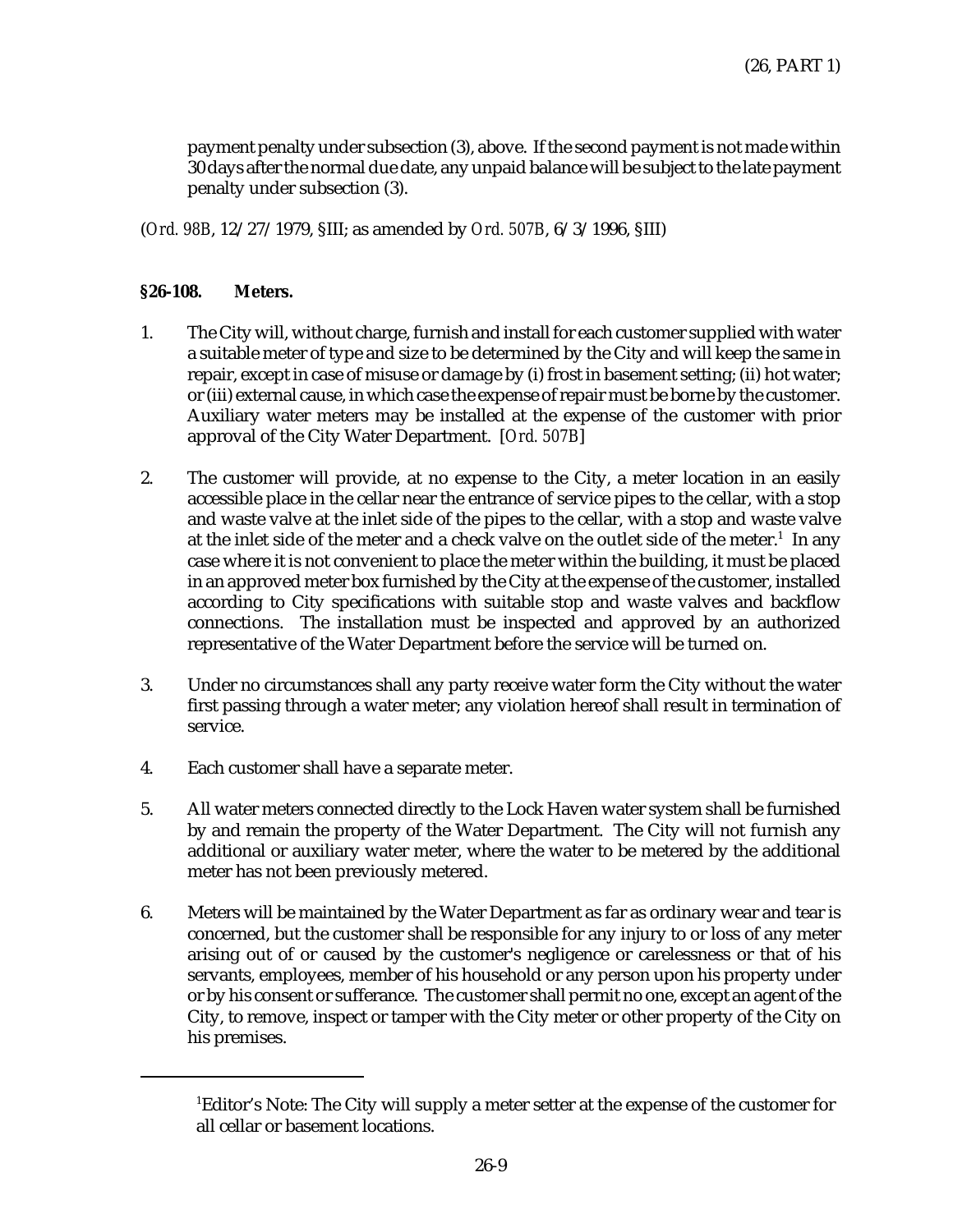7. **Meter By-Pass.** All meters 2 inches in size or over are required to have a by-pass with approved valves. It is the responsibility of the customer to provide all required bypasses and valves at his own expense for all meters 2 inches and over in size presently installed, which do not have an approved by-pass and valves. If, for any reason, a water meter which does not have an approved by-pass cannot be repaired or tested during regular working hours, the additional costs (overtime) for working irregular hours shall and will be charged to the customer. All valves on the approved by-pass shall be sealed by the City.

## 8. **Remote Reading Meter.**

- A. The city shall have the right to install upon all metered properties a remote reading device which shall be located at a mutually agreeable spot on said property to be determined by the property owner and the City.
- B. Any structure hereafter built or moved within the service area of the Lock haven water system requiring the installation of water meters shall be constructed so that the remote reading device connected to the water meter shall be located outside the building, at a location easily accessible to City personnel. [*Ord. 507B*]
- C. The City is hereby authorized to alter all existing water meters so that a remote reading device connected to said meter is in a convenient and accessible location. The cost of such alteration shall be borne by the City [*Ord. 507B*]
- D. The City reserves the right to determine type, location and number of remote reading devices required for any service. [*Ord. 507B*]
- E. If a discrepancy occurs between the remote reading device and the meter generator, the generator shall take precedence over the remote reading. [*Ord. 507B*]
- F. If, due to a discrepancy between the meter generator and the remote reading device, the volume of water used differs from the amount billed, that difference will be included in the next regular quarterly water bill. [*Ord. 507B*]

## 9. **Testing of Meters.**

A. At the written request of a customer, the Water Department will test the meter supplying his premises upon payment of the fee specified herein. If the meter tested upon such request shall be found to be accurate within the limits specified in subsection (9)(B), below, the fee shall be retained by the Water Department; but if not so found, then the cost thereof shall be borne by the utility and the fee paid by the customer shall be refunded. However, if a meter has been in service without being tested within the time period defined by the P.U.C. as the "current test cycle," the meter will be tested at the customer's request at no cost to the customer.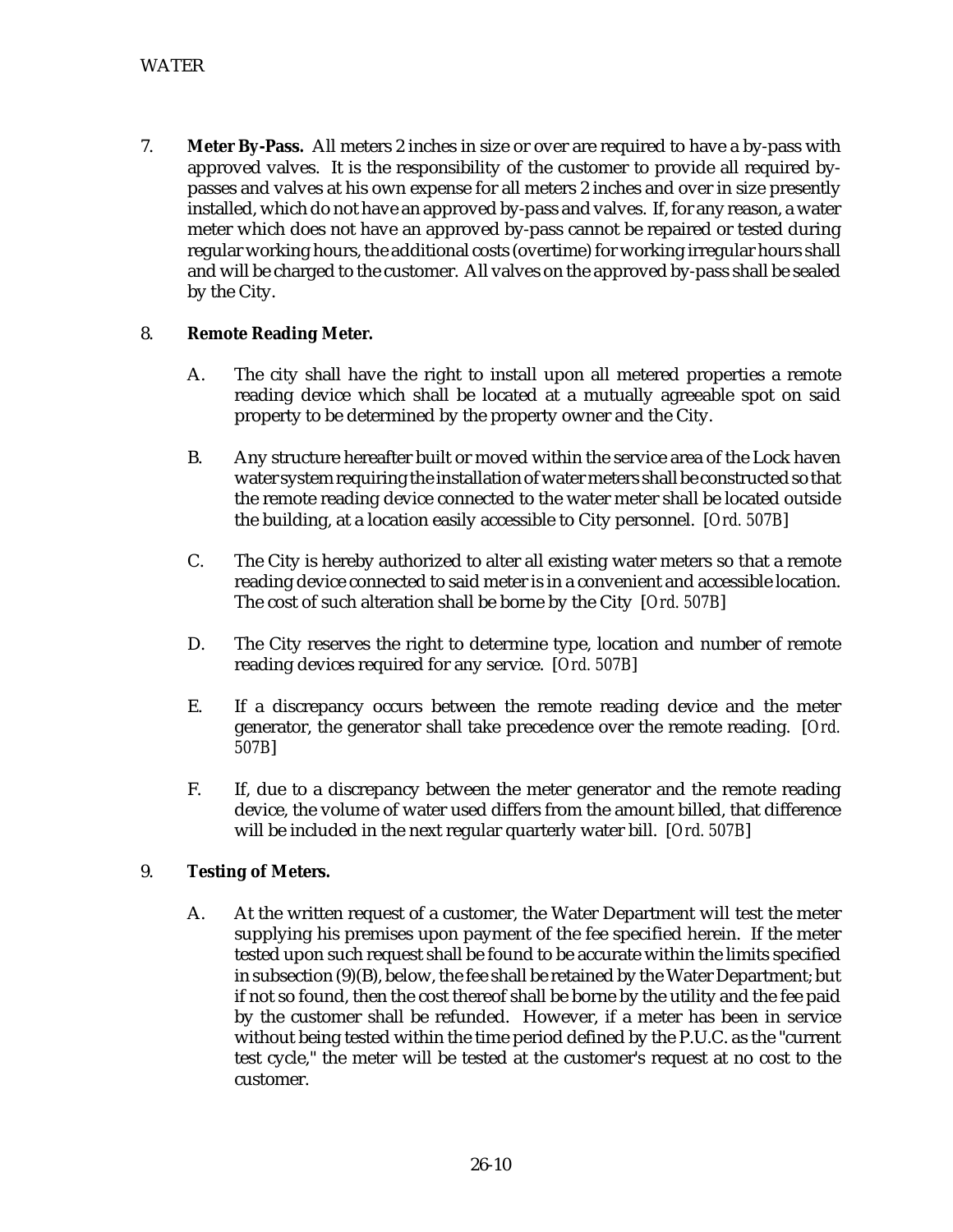B. No water meter shall be placed in service which has an error in registration of more than 2% and no meter shall be allowed to remain in service which has an error in registration of more than 4% when water is passing through it at approximately the following rates of flow:

| $5/8$ inch meter  | 6 gallons per minute   |
|-------------------|------------------------|
| $3/4$ inch meter  | 10 gallons per minute  |
| 1 inch meter      | 20 gallons per minute  |
| $11/2$ inch meter | 30 gallons per minute  |
| 2 inch meter      | 50 gallons per minute  |
| 3 inch meter      | 90 gallons per minute  |
| 4 inch meter      | 180 gallons per minute |
| 6 inch meter      | 300 gallons per minute |

## C. **Schedule of Fees for Testing Meters.**

- (1) For each water meter having an outlet not exceeding 1 \$10 inch
- (2) For water meters having an outlet not exceeding 2 inches \$20
- (3) For other water meters having an outlet exceeding 2 inches, the charge shall be on a time and material basis.
- D. **Periodic Testing.** Periodic testing of meters shall be done in accordance with P.U.C. Water Regulation No. 7B.

## E. **Adjustment of Bills for Meter Error.**

- (1) Fast Meters. If, upon test of any meter, the meter is found to have and error of more than 4% fast, the public utility shall refund to the consumer the overcharge, based upon the corrected meter reading for a period equal to ½ the time elapsed since the last previous test, but not to exceed 12 months. If the period of registration error can be definitely fixed, the overcharge shall be computed for such period. If the meter has not been tested in accordance with this Section, the period for which it has been in service beyond the regular test period shall be added to the 12 months in computing the refund.
- (2) Slow Meters. If, upon test of any meter, the meter is found to have an error of more than 4% slow, the public utility may render a bill for the water consumed, but not covered by bills previously rendered for a period equal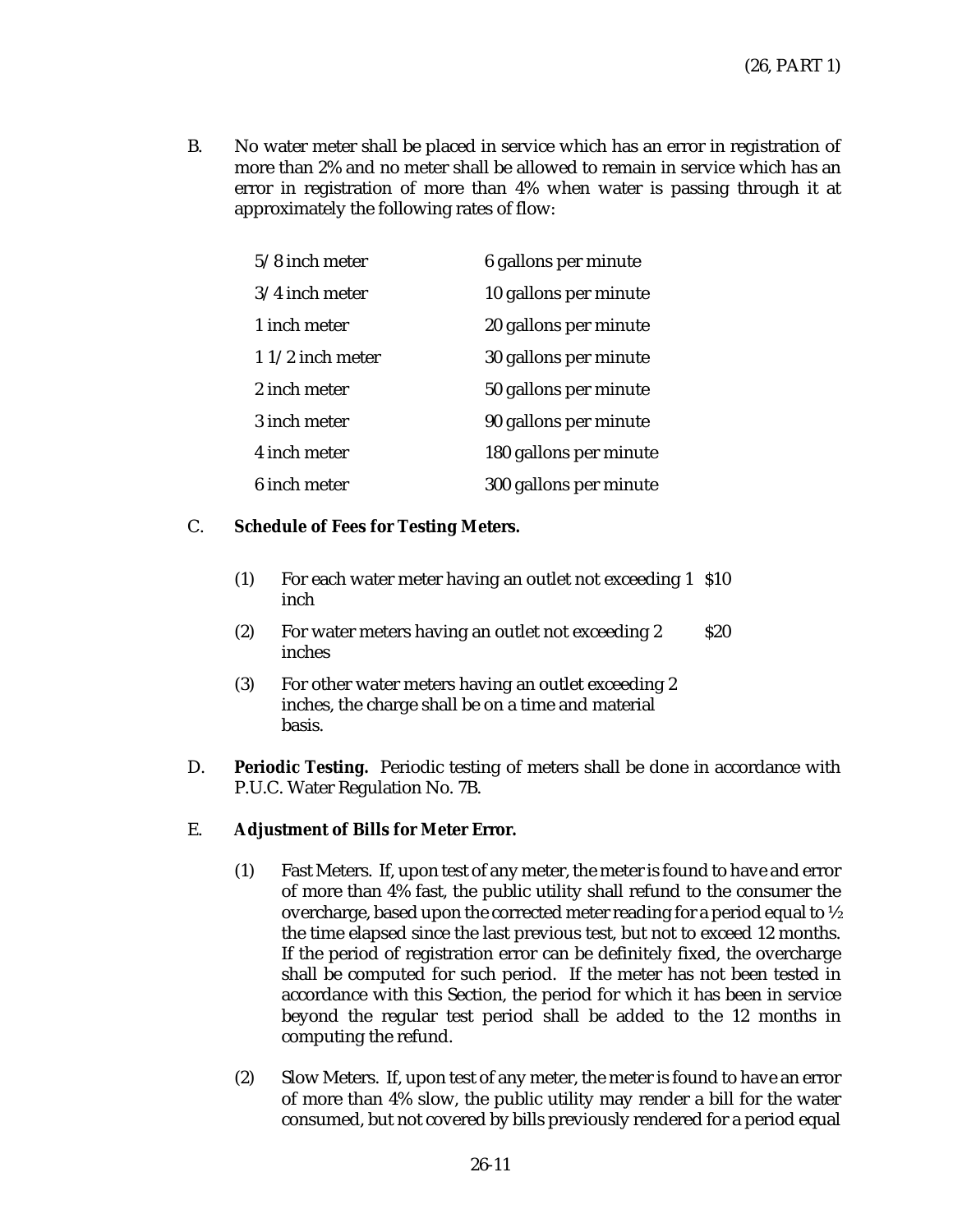to ½ of the time elapsed since the last previous test, but not to exceed 12 months. If the period of registration error can be definitely fixed, the charge may be computed for such period.

[*Ord. 507B*]

(*Ord. 98B*, 12/27/1979, §III; as amended by *Ord. 507B*, 6/3/1996, §III)

#### **§26-109. Main Extensions.**

- 1. **Application for Extension.** The City of Lock Haven may extend the water pipes and improvements of any or all of its water works within and beyond the bounds of the City of Lock Haven within the approved service area. The City shall, upon application made to and approved by the Council of the City of Lock Haven, furnish water to any and all persons, corporations, institutions, authorities and municipalities with the approval of the governing body of the affected community; provided, however, that any person, corporation, authority, institution or municipality desiring to be furnished water outside the limits of the City shall apply for such service to the Councils of the City of Lock haven, on a form provided by the City for that purpose, and procure a permit which shall stipulate the rates, terms and conditions at and upon which the desired service will be supplied. No extension will be made or agreement executed until the necessary rights-of-way have been furnished to the City and the City may require an enabling ordinance from the municipality being served by the extension of mains. [*Ord. 507B*]
- 2. In determining the length of and necessity for any extension required pursuant hereto, the terminal point of such extension shall, in all cases, be at the point in the curb line which is equidistant from the side property lines of the last lot for which water service is requested. [*Ord. 507B*]
- 3. **Permits Required.** No extension of street mains shall be made unless the required permits and regulations of the Pennsylvania Department of Transportation and the Department of Environmental Protection have been complied with. [*Ord. 507B*]
- 4. The City of Lock haven will extend existing mains a distance of 35 feet for each bona fide prospective customer making application for water service therefrom. The type and size of the main will be determined by the City. "Bona fide prospective customer" shall mean any owner or lessee for an existing premises which is not a portion of a subdivision from which more than one new lot is subdivided during the calendar year during which the application is made for water service and having a curb line abutting on that part of a street or public highway in which there is, or is to be, located a distribution main of the City, and who shall file a signed application for a new street service connection to such premises and for water service to begin immediately following installation of the street service connection. [*Ord. 507B*]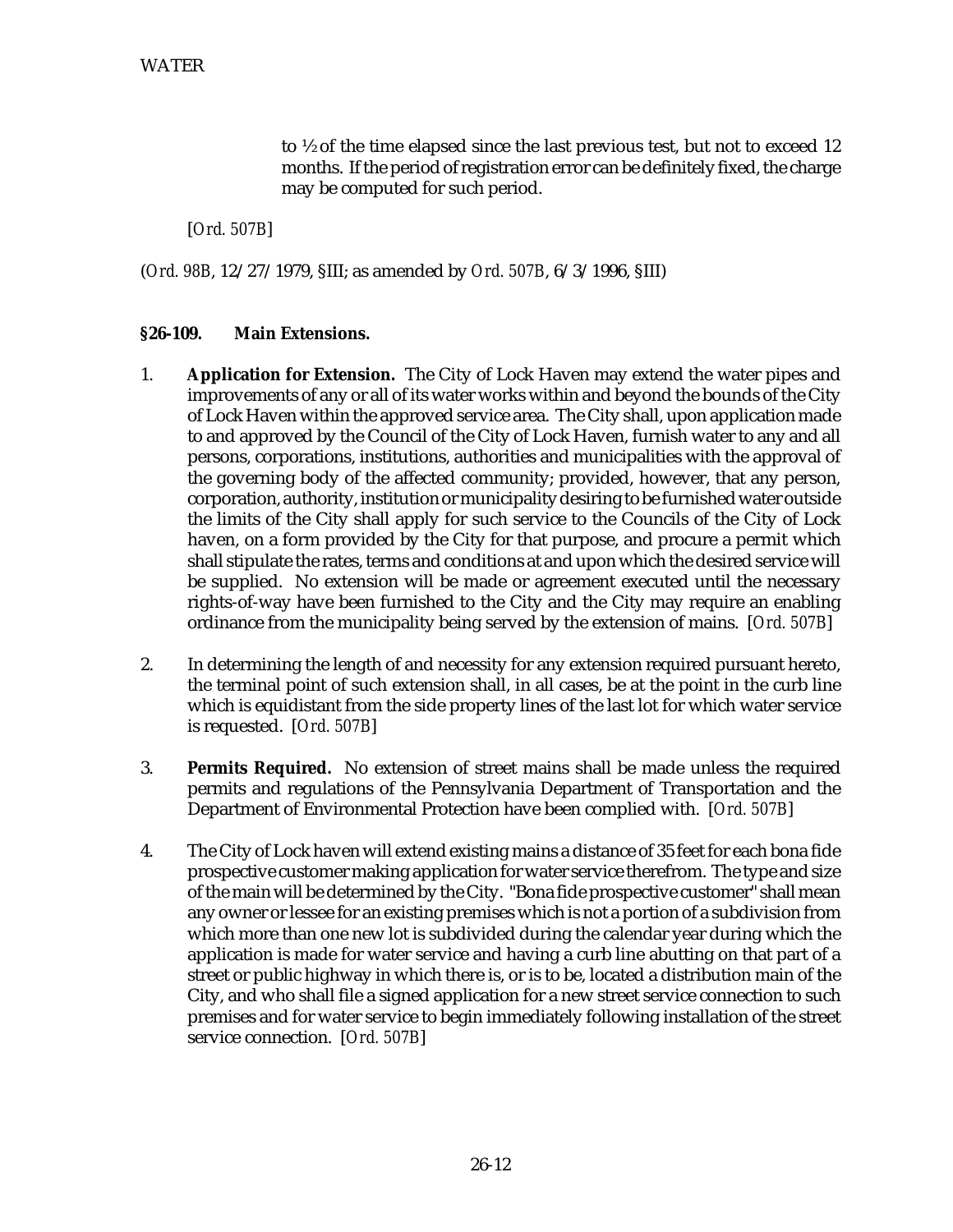#### 5. **Main Extension Reimbursement Agreement.**

- A. When an extension greater than 35 feet in length for each bona fide prospective customer is required or requested, such extension will be made under the terms of a main extension reimbursement agreement, as provided by the City. The City shall have exclusive rights to determine the type and size of mains to be installed and the facilities required to render adequate service; provided, however, that where the City decides to install pipe larger than the minimum size necessary to render adequate service throughout the extension, all estimated or actual cost figures referred to in the main extension reimbursement agreement shall include the estimated costs for the size of the pipe necessary to provide adequate service; however, the minimum size shall be 6 inches. All estimated or actual cost figures referred to in the agreement shall include a reasonable allowance for overhead costs. The costs of material greater than that of 6 inch, or the minimum size necessary to render adequate service, whichever is the larger size, will be borne by the City.
- B. Under the main extension agreement, the applicant or applicants for water service shall agree to reimburse the City for all costs attributable to the extension of the mains beyond the initial 35 feet per customer. The agreement will be based on estimated costs of the main extension, which shall be adjusted upon completion of the construction to reflect actual costs.
- C. Upon completion of construction and prior to the initiation of service, the applicant or applicants shall reimburse the City for the actual costs of the main extension beyond the initial 35 feet per customer. Water service shall not be supplied until said reimbursement is made in full.
- 6. **Main Extension Agreement.** When application has been received for water service requiring an extension of the main to provide such service, excluding that required for a bona fide prospective customer, or where application has been received for extension of mains into a newly developed tract of land, such extension will be made under the terms of a main extension agreement, as provided by the City. The City shall have the exclusive right to determine the type and size of mains to be installed and other facilities required to render adequate service. However, where the City decides to install pipe larger than the minimum size necessary to render adequate service throughout the extension, all estimated or actual cost figures referred to in the main extension agreement shall include the estimated material cost for the size of the pipe necessary to provide adequate service. However, the minimum size of the pipe shall be 6 inches. All estimated or actual cost figures referred to in the main extension agreement shall include a reasonable allowance for overhead cost. The cost of materials which exceed the cost necessary to provide adequate service to the development shall be borne by the City.
	- A. **Main Extension Deposit Required.** At the time of the execution of the main extension agreement by the developer, a deposit must be made by the developer covering the entire estimated cost of installing the necessary pipe lines and appurtenances, as determined by the City. Such deposits shall not bear interest and shall be adjusted from the estimated cost to the actual cost upon completion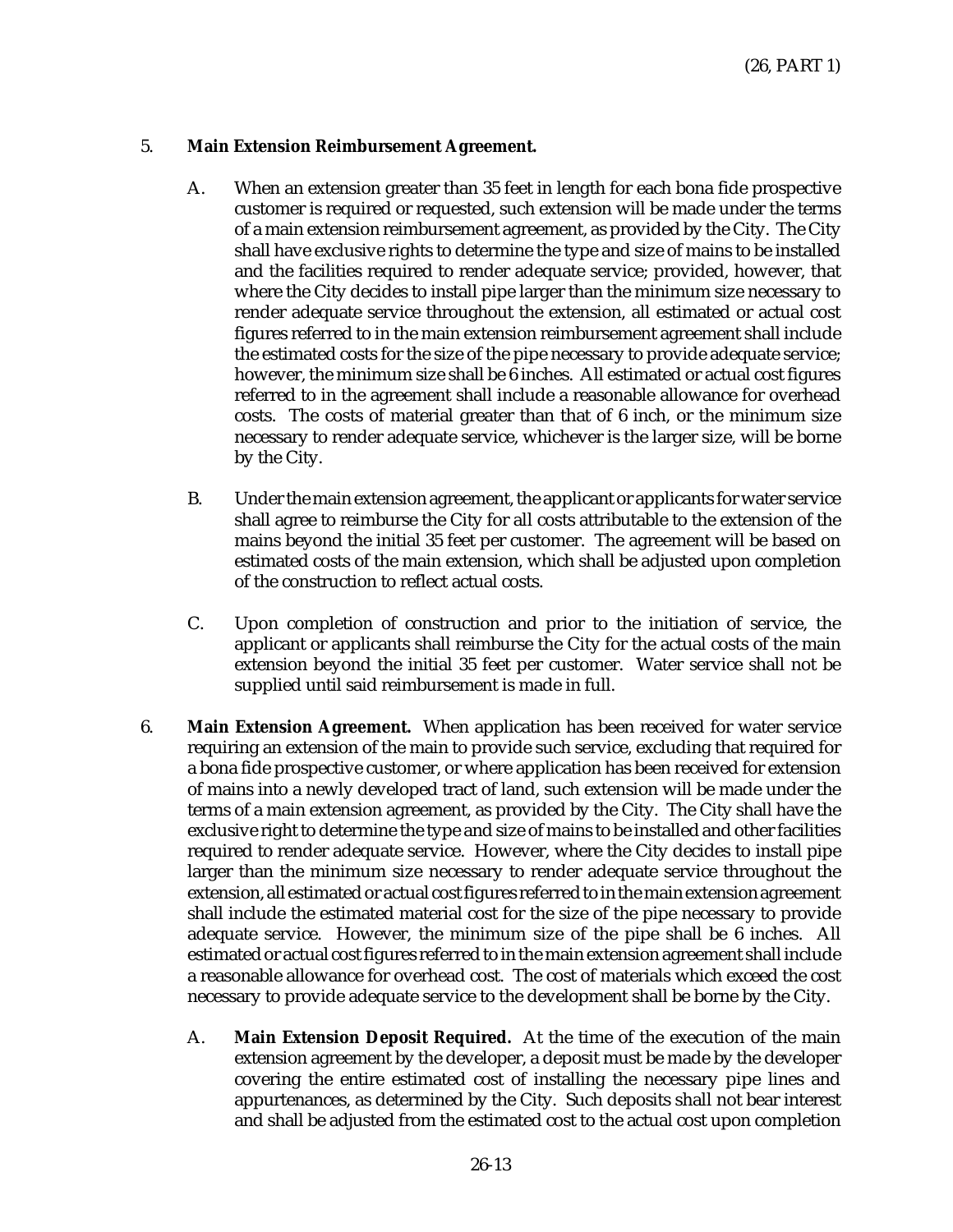of the work. The developer shall increase his deposit or receive a refund as determined by the final cost. Reimbursement of the deposit shall be made to the developer at such time as each house abutting on such pipe line is completed, the prospective customer's equipment installed and the house occupied by a water customer who has entered into a contract for use of the City's water service. Reimbursement to the developer shall be in the amount of \$300 per service tap where the water consumed passes through a water meter for each property within the development.

- B. **Extension of Street Mains Where the Developer Wishes to Use His Own Engineer or Perform the Actual Work Himself.** The Council of the City of Lock Haven shall give approval for the extension of street mains within an area supplied by the Lock Haven water system, provided the developer agrees to the following terms and conditions, which shall be formalized in a main extension agreement:
	- (1) The City shall have the exclusive right to determine the type and size of the mains to be installed and the method of installation. Six inch mains shall be the minimum diameter of said mains; and all such mains shall, upon completion, become the property of the Lock haven City Authority.
	- (2) The developer shall submit two sets of complete plans for the construction of said extension, stating the specifications for all construction, pipe, fittings and appurtenances.
	- (3) All construction and appurtenances must adhere to the specifications set up by the City of Lock Haven.
	- (4) Upon acceptance of the construction plans and specifications by the City of Lock Haven Engineer, both sets of submitted plans will be signed by the developer and City Engineer, and the developer's engineer shall stamp said construction plans. One set of these construction plans shall remain on record in the office of the City Engineer.
	- (5) It shall be the responsibility of the developer to acquire all necessary permits, at his cost.
	- (6) No extension shall be considered by the City of Lock haven if the street or street do not meet the specifications of line and grade established by the governing body of the community affected.
	- (7) The main extension agreement between the developer and the City of Lock Haven will be recorded in the office of the Recorder of Deeds of Clinton County, the cost of which shall be borne by the developer. Proof of recording will be presented to the City Engineer.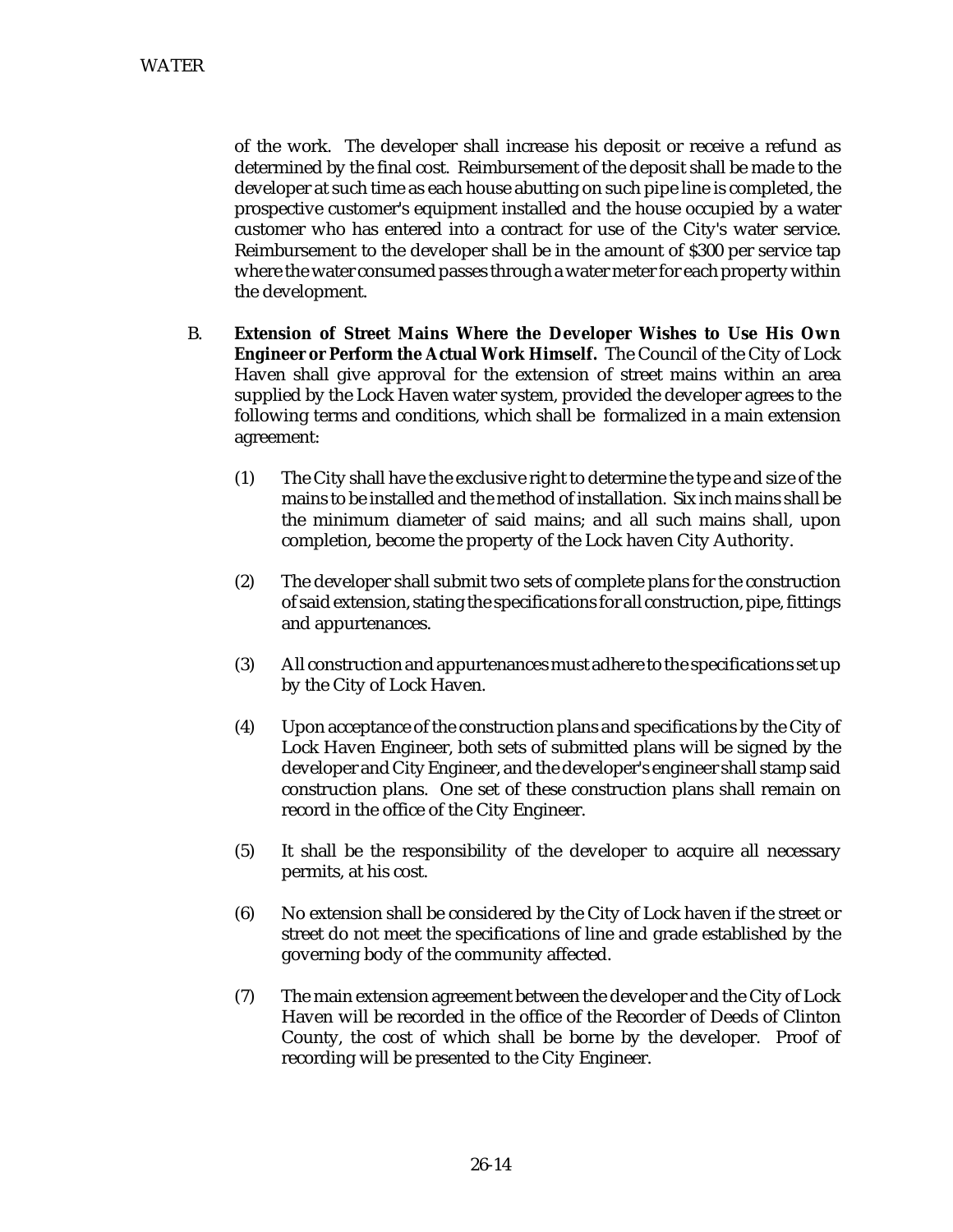- (8) After the construction specifications are typed and ready for bid acceptance, two copies must first be submitted to the City Engineer for his approval. Upon approval of these specifications, these two submitted copies shall be signed by the developer and the City Engineer. The developer's engineer shall stamp both copies and one shall remain on record in the office of the City Engineer.
- (9) The City of Lock Haven will have an authorized inspector at the job site during all working hours and the cost of the inspection will be borne by the developer by means of reimbursement to the City. [*Ord. 507B*]
- (10) If there are any deviations from the construction plans or specifications without prior documented approval by the City Engineer, the City of Lock Haven shall not be bound to any agreement signed by the City and the developer. [*Ord. 507B*]
- (11) After completion of said main extensions, two sets of "as built" plans will be submitted to the City Engineer by the developer. [*Ord. 507B*]
- (12) The developer shall provide a maintenance bond in the amount to be determined by the City Engineer for a period of 1 year from the date of acceptance of the extension by the City. The bond shall be submitted to the City at the time of application. [*Ord. 507B*]
- 7. **Quality of Mains.** All mains must be cement lined ductile iron or PVC plastic pipe meeting the specifications of A.W.W.A. and the City. Installation of said pipe shall be to the specifications of the pipe manufacturer and the City. [*Ord. 507B*]

## **§26-110. Turning Off Water and Turn On Charge.**

The City reserves the right at all times, after 30 days due notice to the customer, to shut of water for nonpayment of water bills and the water shall remain shut off until the water bill(s), together with all applicable penalties and the \$20 charge for turning on water, except as otherwise provided herein, have been fully paid. Notice shall be sent in accordance with the following: [*Ord. 507B*]

- A. Water shall not be shut off while the premises are occupied by human beings, except for the purpose of making repairs to the building piping system or for carrying out provisions of the rules and regulations.
- B. The charge for turning on water service following the discontinuance thereof, whether at the request of the customer or his duly appointed agent, or by City forces as a result of settlement on nonpayment or correction of violations of the rules and regulations, shall be \$20.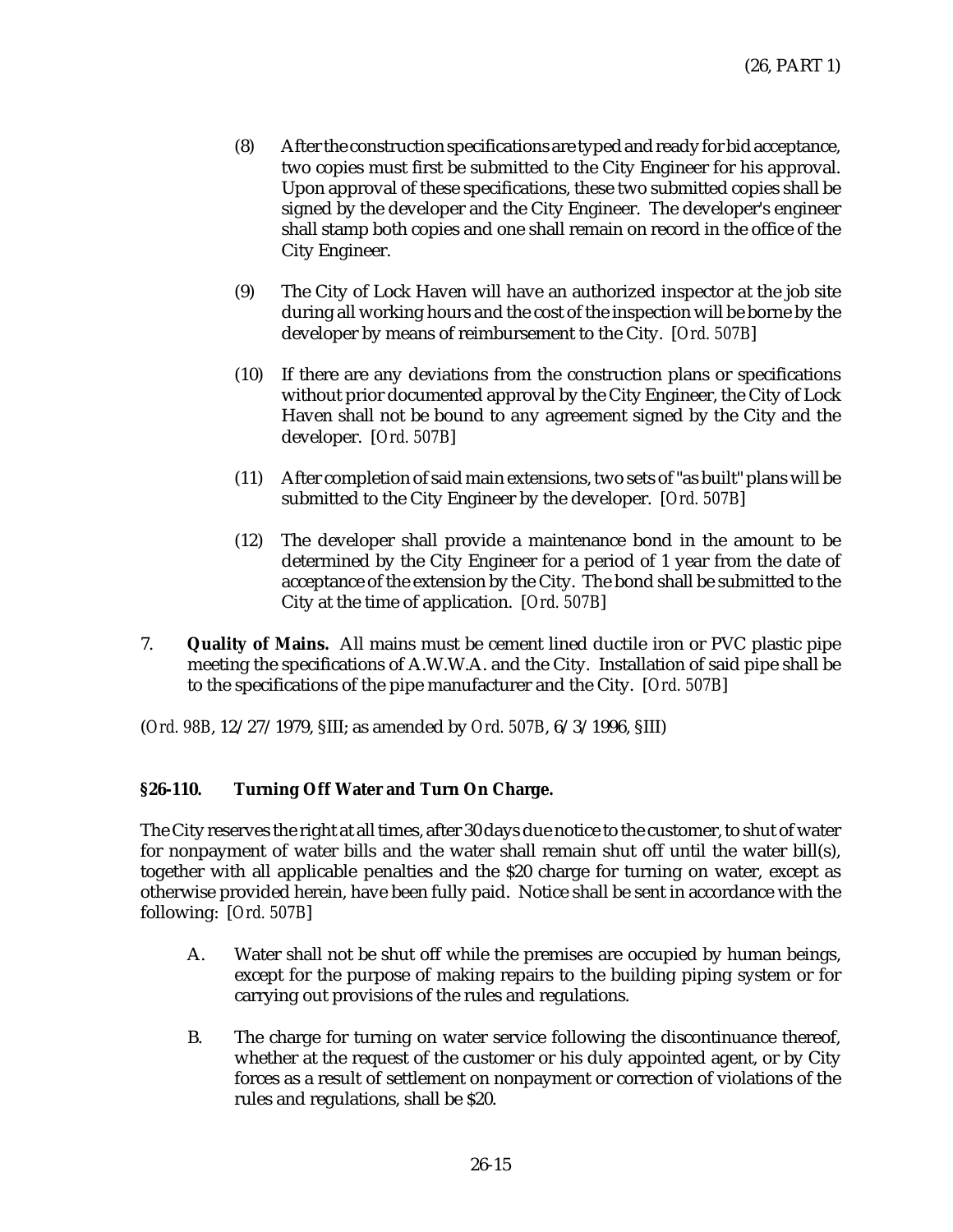- C. At times other than normal working hours, the charge for turn on shall be \$50.
- D. Only Water Department employees or its authorized agents shall turn on or shut off water.
- E. Termination of service to any health care facility as defined in current P.U.C. regulations shall not be made unless the facility has received at least 37 days notice.

## **§26-111. Vacating the Premises.**

- 1. When the premises are vacated, the customer must give notice at the office of the Water Department so that water may be turned off at the curb. The customer will be responsible for the water rent until such notice is given.
- 2. A new application must be made on any change in ownership or residence of property as described in any application and the Water Department shall be at liberty to discontinue the water supply until such new applications have been made and approved.
- 3. A customer desiring an abatement from water bills during a temporary vacancy shall report the same in writing at the office of the Department of Water. When a temporary vacancy (not less than 90 days) is properly reported in advance, an allowance will be made for the vacancy.

(*Ord. 98B*, 12/27/1979, §III; as amended by *Ord. 507B*, 6/3/1996, §III)

## **§26-112. Fire Protection.**

1. **Private Fire System.** The customer or premises having a private fire protection system shall pay, in addition to the established meter rates for all water used, except that used for fire extinguishment of fires, the following amount, which is hereby termed a fire service charge: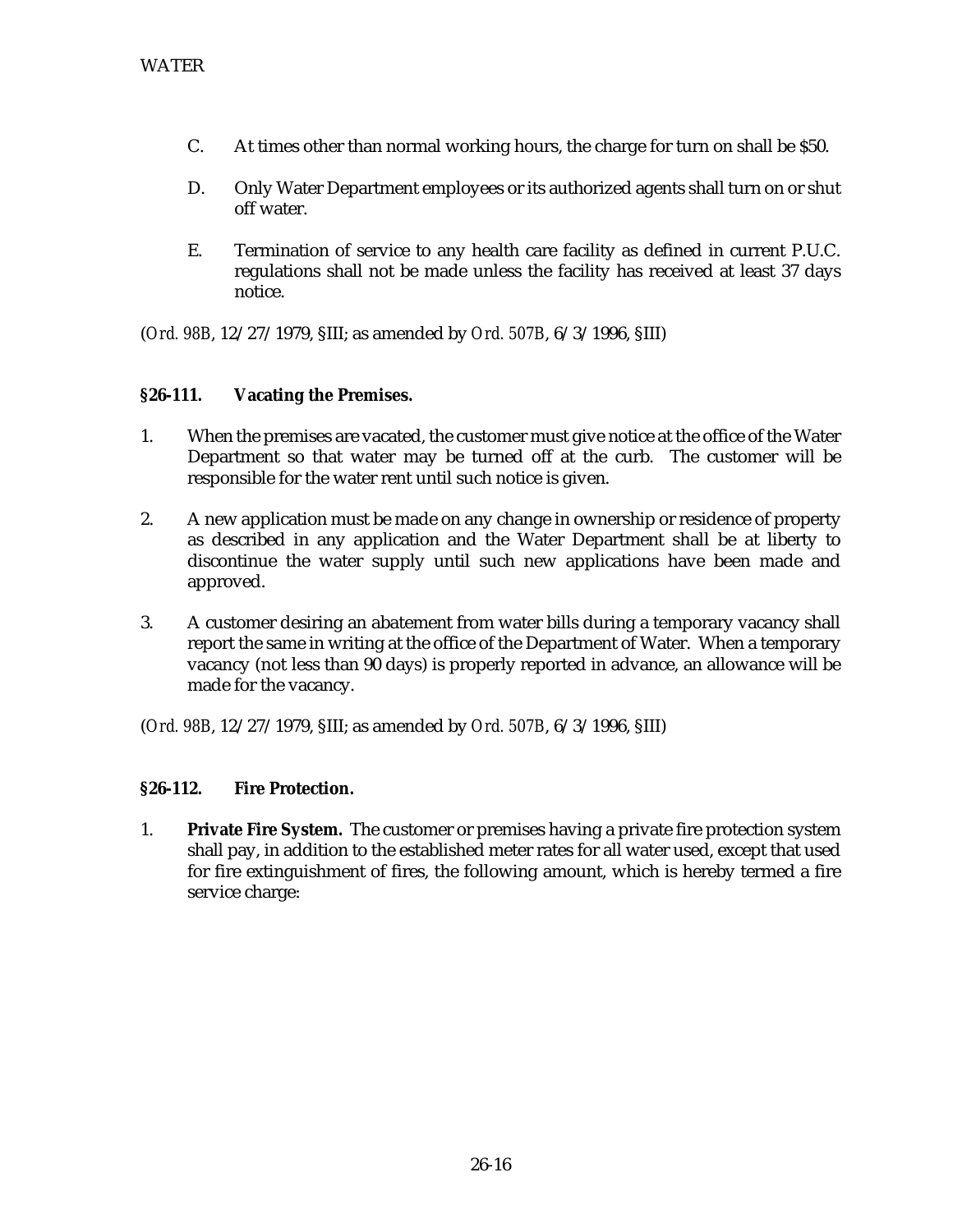| Premises having a 3 inch fire connection          | \$1.95 per month  |
|---------------------------------------------------|-------------------|
| Premises having a 4 inch fire connection          | \$3.90 per month  |
| Premises having a 6 inch fire connection          | \$6.50 per month  |
| Premises having a 8 inch fire connection          | \$9.10 per month  |
| Premises having a 10 inch fire connection         | \$11.70 per month |
| Premises having a 12 inch fire connection         | \$14.30 per month |
| For every 1 inch thereafter, charge will increase | $$1.30$ per month |

- A. For each private hydrant directly connected to mains furnishing water which does not pass through a water meter, the charge is \$65 per annum.
- B. When a fire meter indicates that water has been used for some purpose other than fire extinguishment, the full service charge, as listed under §26-115, will be enforced.
- C. An application in duplicate for "special connections" must be made for each connection to the distribution system. Private fire protection customers will understand that fire protection charges are a compensation for 'standing by in reserve" and that for said charge the use of water is not contemplated for the actual extinguishing of fires or for testing the system. Testing shall not be done without first notifying and receiving approval of the Water Department.
- D. It will be expressly understood by and agreed between the parties receiving private fire service and the City, that the City does not assume any liability as insurers or property or person(s) and that the agreement does not contemplate any special service, pressure, capacity or facility, other than the ordinary or changing conditions of the City as the same exist from day to day and the City hereby declares and it is agreed by the party receiving service, that the City shall be free and exempt from any and all claims for injuries to persons or property by reason of fire, water, failure to supply water, pressure or capacity, or any reason incidental hereto.
- E. **Private Company Fire Service.** Where private fire service connections are to be made to the City's system, the City shall have the right to approve the plans for such installation prior to approval of the application for service. The City shall make any connection to the distribution system that is required and the customer shall pay City the actual cost for making such connections. The City shall have the right to require a compound type meter for installation in the private fire line, if deemed necessary. Waiver of the requirements for installation of a meter at the time the connection is made shall not prohibit the City from requiring a meter installation at a future date, if such installation is warranted in the opinion of the City. Any meter required will be supplied and installed by the City with the cost for the meter, together with labor and materials for installation, to be borne by the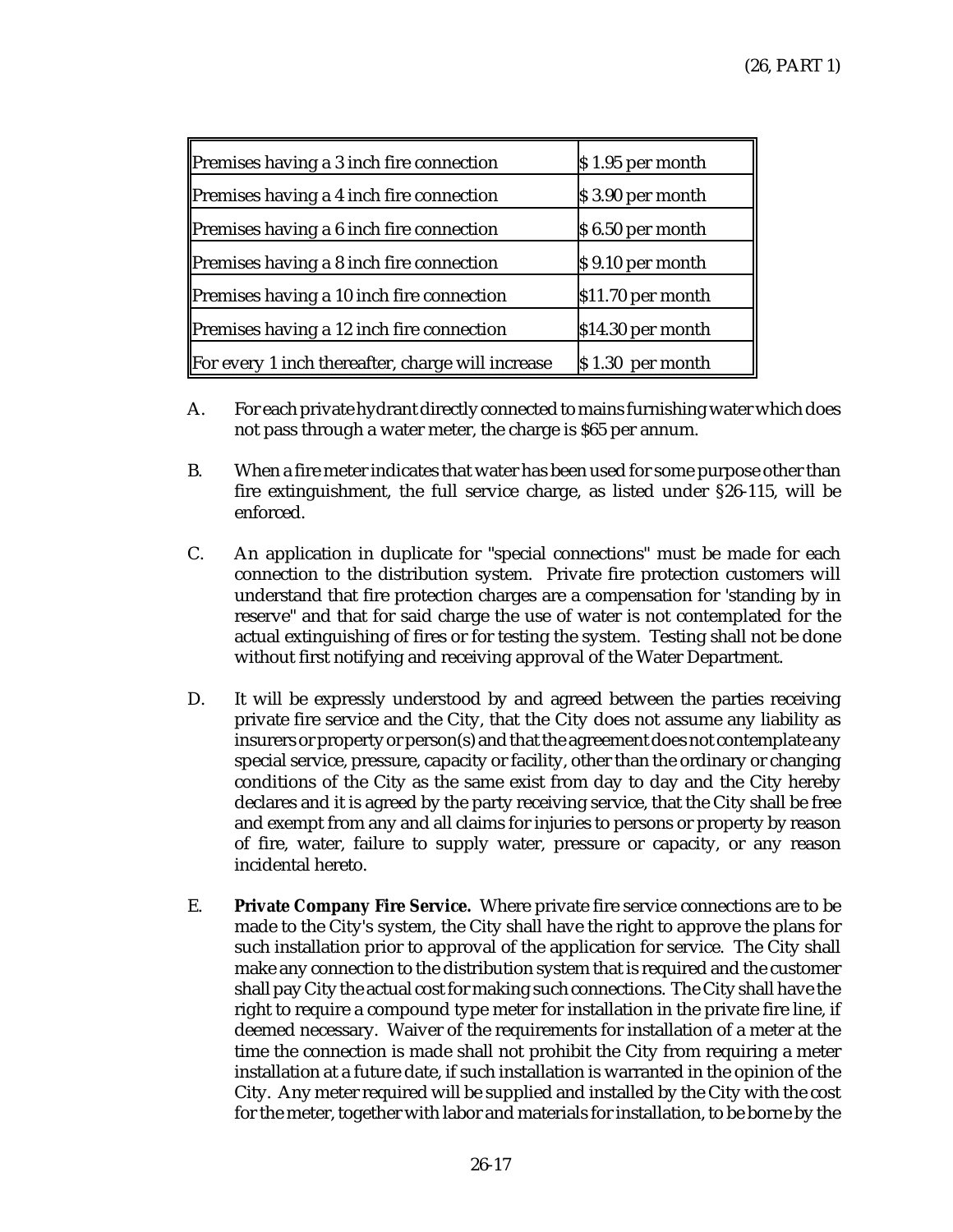customer. Where a private fire connection is approved by the City, no other connection for domestic, commercial or industrial use shall be made to the fire connection line unless prior approval is received from the City and unless a compound type meter is installed between the City's main and the connection for such line.

- F. All fire services shall have an approved check valve and a gate valve. If a fire connection is used for the sole purpose of fire protection, no meter shall be required on such connection, nor shall any extension be made or any additional fixtures be installed on such connection.
- G. All roof tanks and storage tanks must be provided with an antisiphon device and an automatic device for complete shut off of water supply when said tanks are filled.
- H. It shall be expressly understood by and agreed between the parties having a private hydrant that the maintenance of the private hydrant is the responsibility of the property owner. The City hereby declares and it is hereby agreed by the owner on whose property the private hydrant is located, that the City shall be free and exempt from any and all claims for injuries to persons or property due to an inoperative hydrant and said property owner shall hold the City safe and harmless from any and all claims arising as a result of any injuries or damages caused thereby.
- I. A private fire hydrant shall be any hydrant that is situated on private property and is owned or maintained by a party other than the Lock Haven City Authority or the City.
- 2. **Public Fire Hydrants.** The Lock haven City Authority shall own all public fire hydrants within the service area. The City shall maintain said hydrants in working condition; provided, that the conditions hereinafter set forth are complied with in full.
	- A. The City shall inspect and maintain all public fire hydrants and branches located within the service area. The City shall furnish and install hydrants as prudent and necessary in areas of existing development.
	- B. Public fire hydrants will be installed at the written request of any municipality included in the City's defined service area; provided, that the system mains are of sufficient size. All costs of installing such hydrants, including labor and materials, shall be the responsibility of the municipality. The City may require posting of a deposit covering the estimated cost of the installation, with the balance to be refunded or the excess billed upon completion of the installation.
	- C. For all public fire services, the following charge shall be made: for each hydrant in each township or municipality other than the City of Lock Haven, there will be a charge of \$65 per hydrant per annum.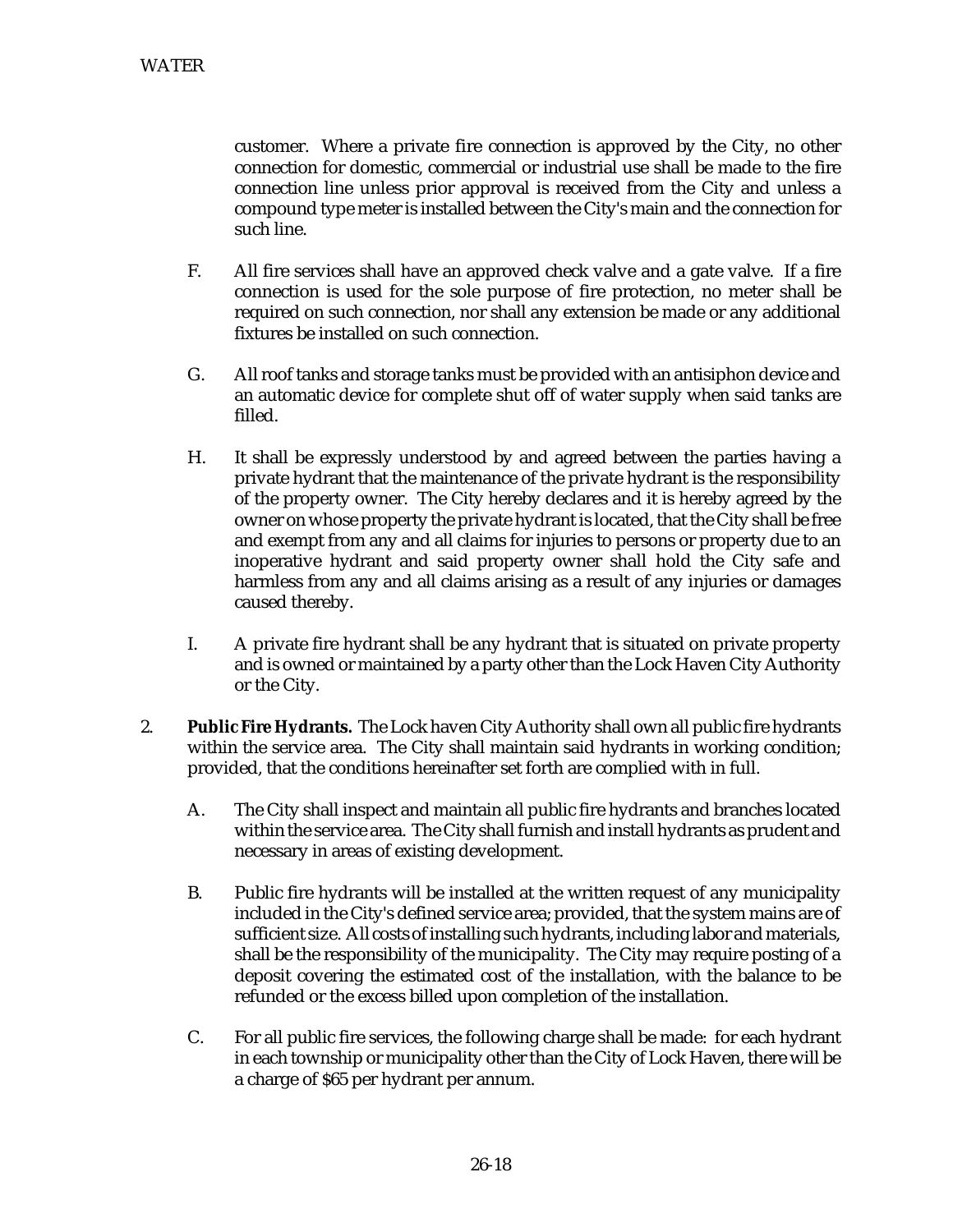- D. In the event any public fire hydrant requires replacing in the judgment of the City, it will be done at the cost of the City.
- 3. **General Fire Hydrant Usage.** No person or persons shall take water from any hydrant, public or private, except for fire purposes. Fire companies may test the hydrants with the permission and prior approval of the Water Department. No public or private fire hydrant shall be used for any purpose other than fire purposes, unless specifically permitted by the Water Department for that particular time or occasion. The person or persons requesting permission for the use of public or private fire hydrant must obtain from the Water Department a permit stating the time, location and purpose for use of the hydrant and the person or persons, including property owner or his duly authorized agent, who will be responsible for all costs and water consumed at the regular meter rates as measured by a hydrant meter supplied by the Water Department.
	- A. The cost for installing and removing the hydrant meter shall be at the regular labor rate plus 20% compensation expense and equipment usage during regular working hours.
	- B. The cost for installing the hydrant meter at times other than regular working hours shall be based on the overtime rate plus 20% compensation expense and equipment usage.
	- C. The hydrant meter and hydrant wrench shall be the sole responsibility of the person or person granted use of the public or private fire hydrant.
	- D. The City shall be free from all claims and damages resulting from any such use of public or private fire hydrants.

## **§26-113. Deposits.**

- 1. The City reserves the right to require a deposit equal to the estimated bill for any single billing period, plus 1 month with a minimum \$5 to secure payments for water service rendered where the credit of the customer has not been established to the satisfaction of the City. On deposits held more than a year, the utility will pay to the customer, at the end of the year, the interest accrued thereon at the rate defined in Title 52, Chapter 56, ¶56.57. Deposits shall be due and payable in accordance with the latest Title 52, Chapter 56, ¶56.42. The City reserves the right to require a deposit equal to the estimated bill for any single billing period, plus 1 month with a minimum of \$5.
- 2. Deposits will be required from customers who apply for a period of less than 60 days, in an amount equal to the estimated bill for such temporary service.
- 3. The City will refund said deposit on notice to discontinue service and after payment in full has been made for all services rendered or when the customer shall have paid bills for service over a period of 12 consecutive months; any customer having secured the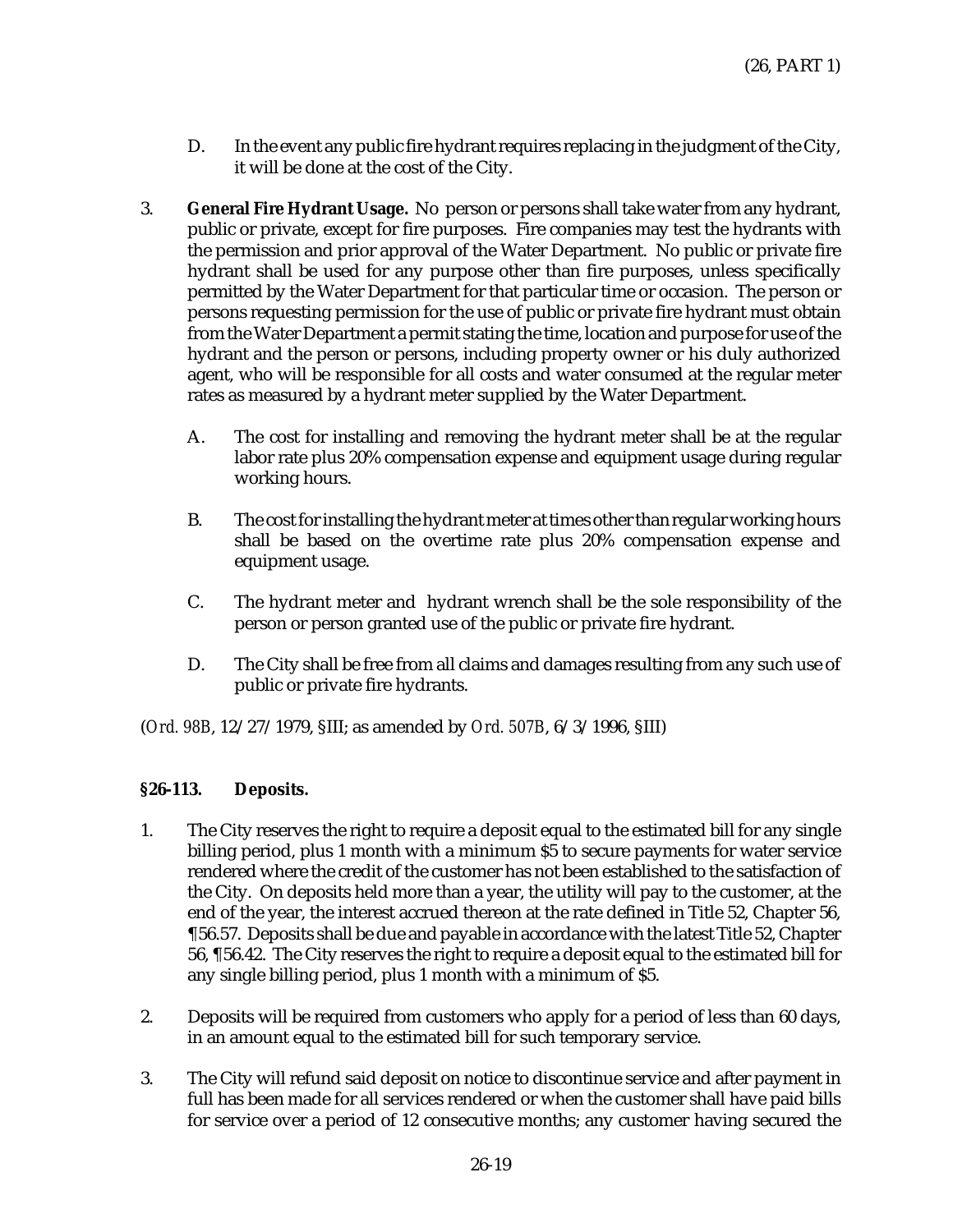return of a deposit shall not be required to make a new deposit unless the service has been discontinued and the customer's credit standing impaired through failure to comply with these rules and regulations.

- 4. The payment of any undisputed bill, within the meaning of the rules, shall be payment of the bill within 30 days following the date of the bill or the payment of any contested bill, payment of which is withheld beyond the period herein mentioned, if the dispute is terminated substantially in favor of the customer and if payment be made by the customer within 10 days thereafter.
- 5. Any customer having placed a deposit shall pay bills for water service as rendered in accordance with these rules and regulations, and the deposit shall not be considered as payment toward any bill during the time the customer is receiving water service.

(*Ord. 98B*, 12/27/1979, §III; as amended by *Ord. 507B*, 6/3/1996, §III)

#### **§26-114. General.**

- 1. No customer supplied with water by the City will be allowed to supply other persons or families or other premises, except by written permit from the City. A person who violates this Section may have his water shut off 30 days after written notice is given to that person and it may remain so until the City is satisfied that provisions of the rules and regulations have been complied with. [*Ord. 507B*]
- 2. Where two or more premises are supplied through a single service, any violation by either or any of said customers shall be deemed a violation at to all and the City may take such action as could be taken against a single customer, except that such action shall not be taken until the innocent consumer who is not in violation of the rules has be given reasonable opportunity to make application to attach his pipes to a separately controlled service connection. [*Ord. 507B*]
- 3. In the case of large properties, two or more connections may be allowed provided they meet City approval, as described in §26-103(4)
- 4. The City may, at any time, declare that an emergency situation exists and restrict use if water. After notice of said order is published on 3 different days in at least one local newspaper, any consumer who violates said order shall be subject to discontinuance of service.
- 5. No customer shall permit any condition to exist upon premises served whereby there is or, in the opinion of the Water Department, could be, a backflow into the mains of the City of nonpotable matter, hot or other liquids or any leakage or seepage of such matter into said main.
- 6. For the prevention of backflow, all connections are required to have a stop and waste valve on the inlet side of the meter and a check valve on the outlet side of the meter of a type approved by the City.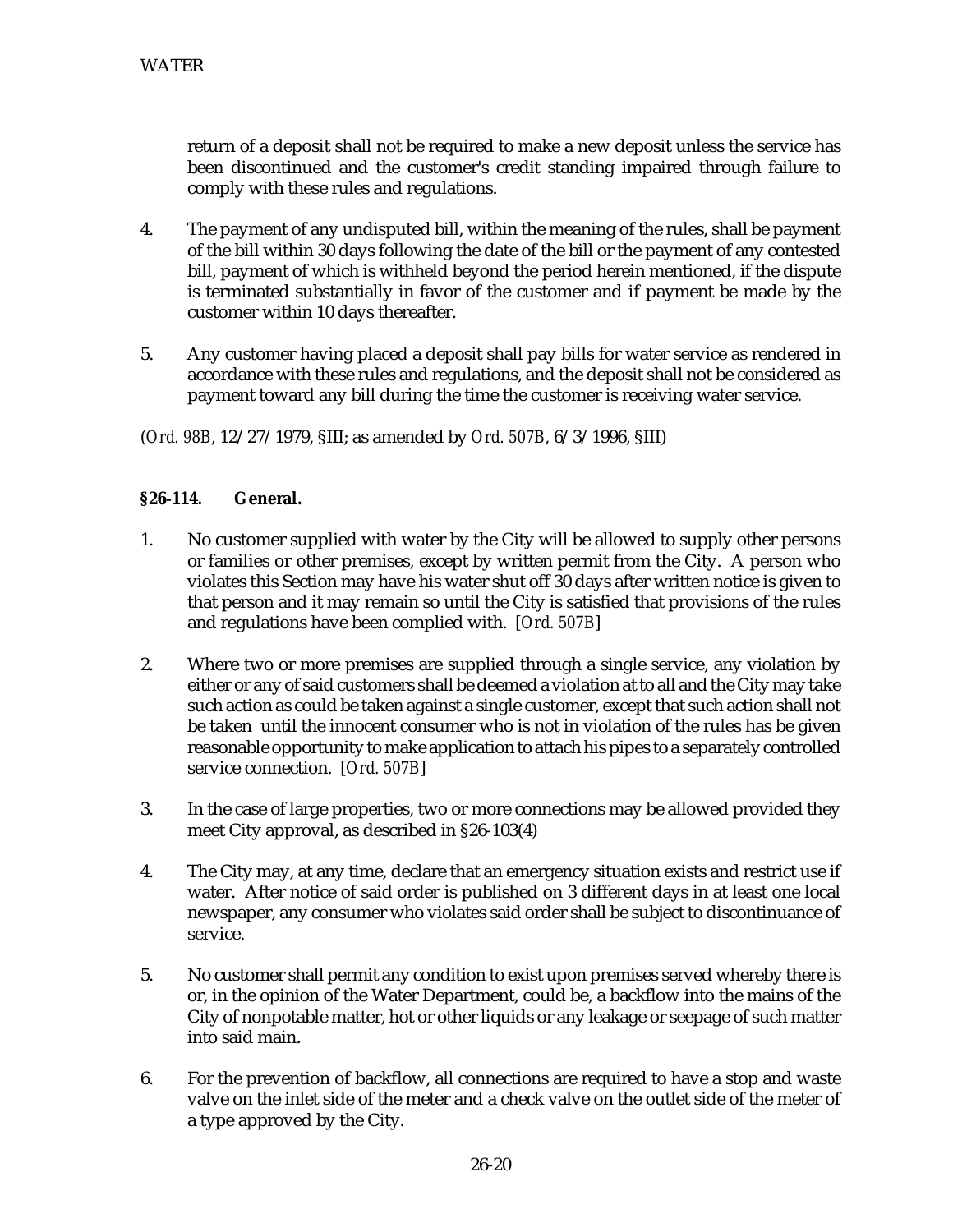- 7. The City will not be responsible for any damage caused within the consumer's premises by an increase or decrease of pressure within the City's distribution mains. It shall be incumbent on the customer to install and maintain in his service line, between the curb and the meter, such pressure regulating devices as may be necessary to prohibit excessive pressure from being transmitted to the inside piping or fixtures.
- 8. **Changing of Rates.** Lock Haven City Council may change or amend the rates, rules and regulations for water service as necessary, subject to filing with the Pennsylvania Public Utility Commission, if required.
- 9. No agent or authorized representative of the Water Department of the City of Lock Haven shall have the authority to exercise any promise, agreement or representation not provided herein, unless such authority is in writing and signed by the proper City officials
- 10. The City shall not be liable for turbidity in water or a deficiency or failure in the supply or increase or decrease in pressure when occasioned by shutting off water to make repairs or connections or failure from any cause beyond control.

#### **§26-115. Schedule of Rates.**

1. **Minimum Charges.** Minimum charges shall be based on the size of the meter. Consumption allowance for the minimum charge is 4,000 gallons per quarter.

| <b>Meter Size</b>         | <b>Minimum Charge Per Quarter</b> |
|---------------------------|-----------------------------------|
| $5/8$ or $3/4$ inch meter | \$45.00                           |
| 1 inch meter              | \$50.00                           |
| 11/4 inch meter           | \$57.50                           |
| $11/2$ inch meter         | \$66.25                           |
| 2 inch meter              | \$83.75                           |
| 3 inch meter              | \$93.75                           |
| 4 inch meter              | \$132.50                          |
| 6 inch meter              | \$176.25                          |
| 8 inch meter              | \$281.25                          |
| 10 inch meter             | \$352.50                          |
| 12 inch meter             | \$487.50                          |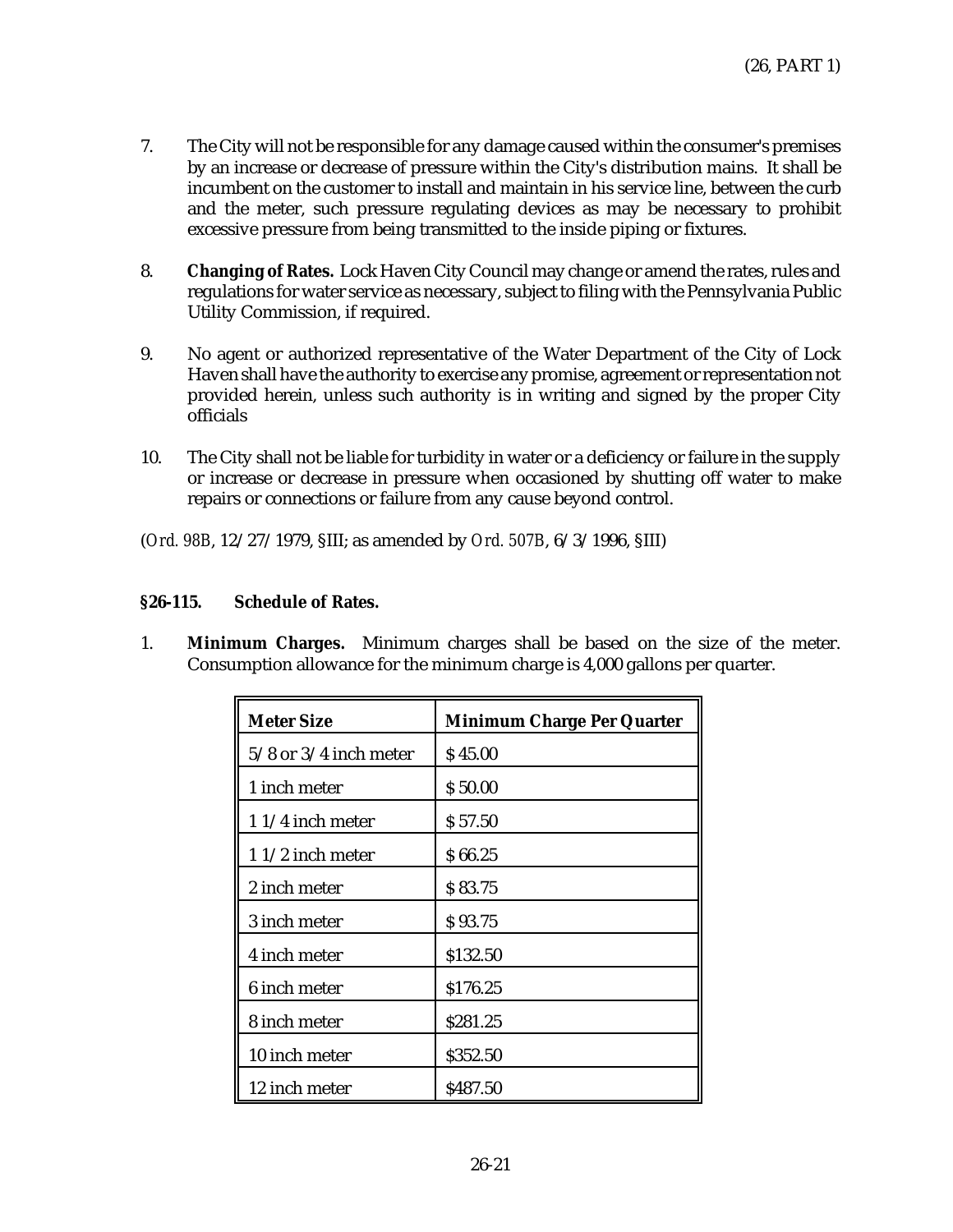[*Ord. 542B*]

2. **Metered Service Schedule (Applicable to All Metered Service).** The quarterly charges for water service furnished by the City of Lock Haven are fixed and established, based on consumption, as follows:

| <b>Gallons</b>      | Per Quarter                 |
|---------------------|-----------------------------|
| 0 to 4,000          | Minimum based on meter size |
| <b>Next 21,000</b>  | \$3.44 per thousand         |
| <b>Next 35,000</b>  | \$2.75 per thousand         |
| <b>Next 140,000</b> | \$1.83 per thousand         |
| Next 2,800,000      | \$1.25 per thousand         |
| All over 3,000,000  | \$1.00 per thousand         |

[*Ord. 542B*]

(*Ord. 98B*, 12/27/1979, §III; as added by *Ord. 507B*, 6/3/1996, §III; as amended by *Ord. 542B*, 4/20/1998, §II)

## **§26-116. Water Conservation Contingency Plans.**

- 1. **General.** If the city is experiencing a short term supply shortage, the City may request general conservation of inside uses and may impose mandatory conservation measures to reduce or eliminate nonessential uses of water.
- 2. **Voluntary Conservation.** The City shall first request voluntary curtailment of all nonessential uses of water.
- 3. **Mandatory Conservation.** If voluntary cooperation does not achieve satisfactory results, mandatory compliance will be imposed. If any customer refuses to comply with such mandatory measures, the City may either adjust the outside water valve connection in a manner which will restrict water flow by up to ½ or otherwise restrict flow, such as by the insertion of a plug device.
- 4. Non essential uses of water include:
	- A. The use of hoses, sprinklers or other means for sprinkling or watering of shrubbery, trees, lawns, grass, plants, vines, gardens, vegetables, flowers or other vegetation.
	- B. The use of water for washing automobiles, trucks, trailers, trailer houses or any other type of mobile equipment.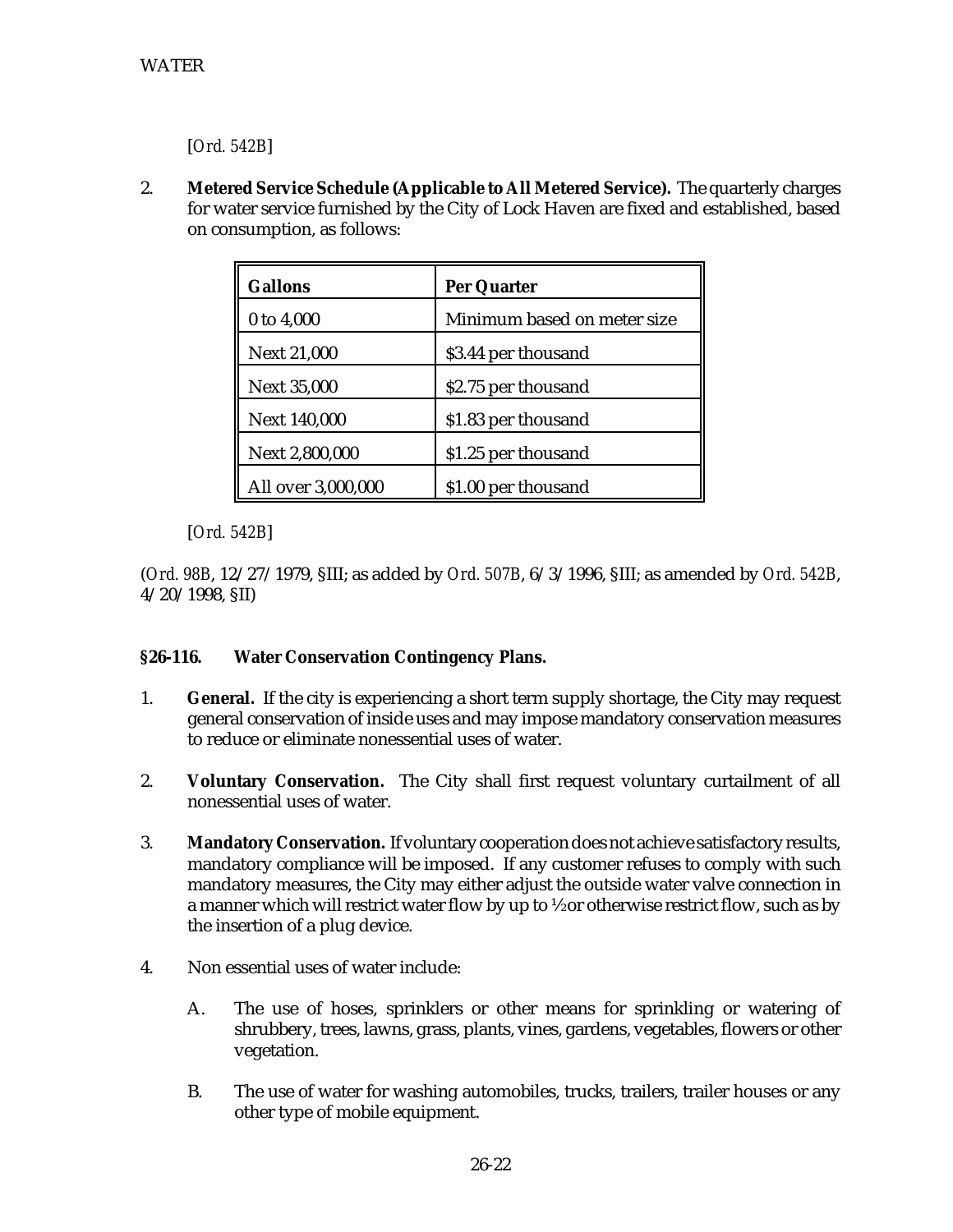- C. The washing of street, driveways, parking lots, service station aprons, office buildings, exteriors of homes, sidewalks, apartments or other outdoor surfaces.
- D. The operation of any ornamental fountain or other structures making a similar use of water.
- E. The use of water for filling swimming pools or wading pools.
- F. The operation of any water-cooled comfort air conditioning which does not have water conserving equipment.
- G. The use of water from fire hydrants for construction purposes or fire drills.
- H. The use of water to flush a sewer line or sewer manhole.
- I. The use of water for commercial farms and nurseries, other than a bare minimum to preserve plants, crops and live stock.
- 5. In addition to the provisions as set forth above, the Pennsylvania Emergency Management Council is authorized to promulgate, adopt and enforce a water rationing plan by virtue of the Emergency Management Services Code, 35 Pa.C.S §1701 *et seq*., as implemented by the Drought Emergency Proclamation Dated November 6, 1980.

## **§26-117. Collection of Excess Use Charges.**

In the event of a drought emergency, as declared by a basin commission and by a proclamation or executive order issued by the Governor, the Lock haven Water Department is authorized to collect fines set forth in its local water rationing plan, as filed with and approved by, the Pennsylvania Emergency Management Agency

(*Ord. 98B*, 12/27/1979, §III; as added by *Ord. 507B*, 6/3/1996, §III)

## **§26-118. Water Use Standards for Certain Plumbing Fixtures.**

1. This Section establishes the maximum water use of certain plumbing fixtures installed in all new construction or renovation. Such standards have been implemented to achieve the maximum efficiency of water use which the City of Lock Haven determined is technologically feasible and economically justified.

| <b>Plumbing Fixture</b> | <b>Maximum Water Use</b> | <b>Effective Date</b> |
|-------------------------|--------------------------|-----------------------|
| Showerheads             | 3.0 gallons/minute       | February 6, 1996      |
| <b>Lavatory Faucet</b>  | 3.0 gallons/minute       | February 6, 1996      |